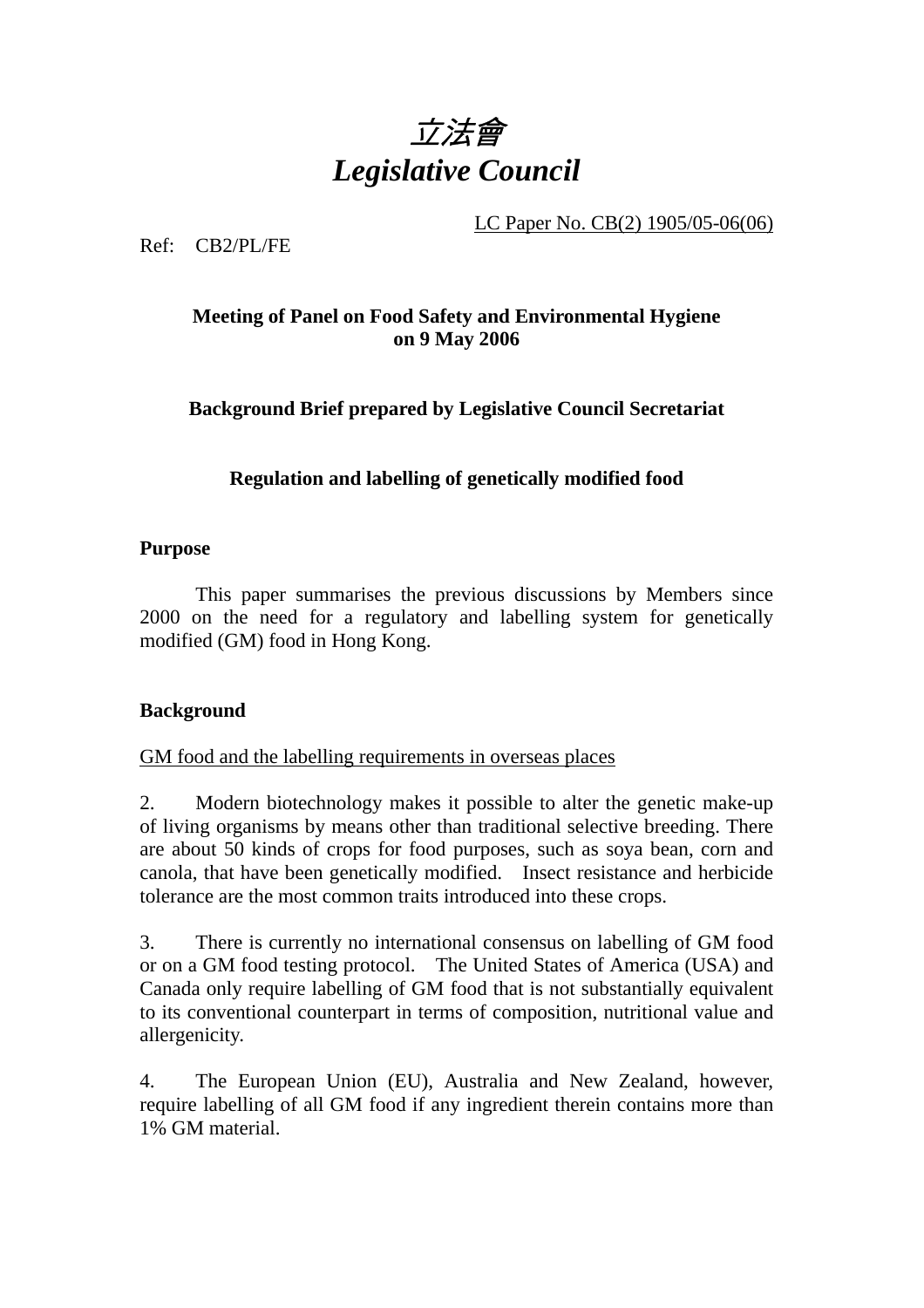5. In Asia, Japan and the Republic of Korea require labelling of certain food products which contain the most common GM agricultural products, such as corn and soybean, as major ingredients. The threshold adopted by Japan is 5% and Korea 3%.

6. In Hong Kong, there is no requirement to label the GM content of pre-packaged or other types of food.

#### Public concerns

7. Green groups, the Consumer Council and some members of the public have called for the labelling of GM food to provide more information for consumers.

- 8. Public concerns about GM food mainly include
	- (a) GM food may cause allergic reactions and antibiotic resistance;
	- (b) GM food may bring irreversible damage to the environment such as unintended modification of other species in the neighbouring fields of GM crops due to cross-pollination; and
	- (c) religious and vegetarian groups are worried that they may consume food containing genes from animals which they do not eat for religious or other reasons.

### Motion debate at the Council meeting on 5 January 2000

9. On 5 January 2000, the Legislative Council (LegCo) passed a motion urging Government to introduce a mandatory labelling system for GM food, conduct tests on GM food for sale locally and enhance consumers' knowledge of GM food.

### Consultation Paper issued by the Administration

10. On 26 February 2001, the Administration issued a "Consultation Paper on Labelling of Genetically Modified Food". Public views were specifically sought on a number of issues, including -

- (a) whether a voluntary or a mandatory labelling system, or a phased programme of both, should be introduced;
- (b) whether the labelling system should be restricted to pre-packaged food ; and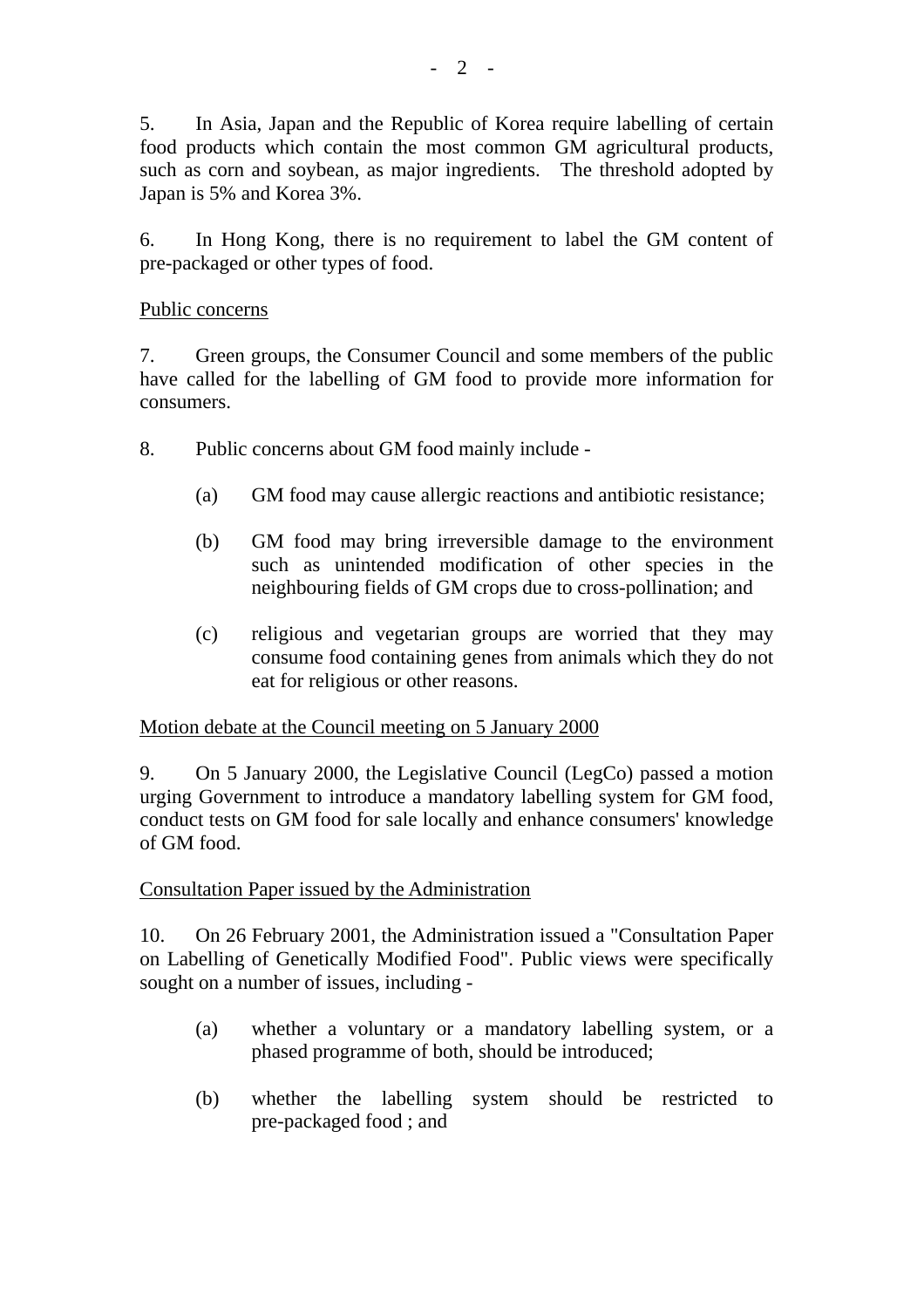(c) whether the threshold of GM content should be set at 5% or lower.

## **Discussions by the Panel on Food Safety and Environmental Hygiene**

### The Administration's Consultation Paper

11. The Administration briefed the LegCo Panel on Food Safety and Environmental Hygiene on the Consultation Paper on 26 February 2001. The Administration advised that there was no scientific or medical evidence to date to suggest that GM food was unsafe for human consumption. The Administration also pointed out that any labelling system to be introduced would have implications on food supply and cost for the food trade.

12. The Panel held another meeting on 28 May 2001 to further discuss the proposals in the Consultation Paper, before the consultation period ended on 31 May 2001. The Panel expressed support for putting in place a labelling system for GM food as soon as possible to enhance consumer information. While members did not oppose a voluntary labelling system in the initial stage of implementation, some members considered that a mandatory system should be introduced after a grace period of 18 months. A member suggested that a threshold of 5% could be introduced initially and lowered to 3% gradually. However, some members suggested that a more stringent threshold of GM content, say 1%, should be set.

13. Members also requested the Administration to strengthen publicity and public education on GM food. They were concerned about the enforcement aspect of the system, such as which party should be held responsible for the accuracy of information on the GM content on a food label. A member suggested that the Administration should consider issuing a White Bill on GM food labelling to facilitate the collection of public views.

#### Outcome of the public consultation

14. The Administration briefed the Panel on the outcome of the public consultation exercise at the meeting on 28 January 2002.

15. According to the Administration, the majority of views collected during public consultation was in support of mandatory labelling, and that the presence of GM content in any ingredient of a food product above a threshold should be labelled. All the professional medical bodies that had expressed views on the Consultation Paper also supported the proposal that there should be additional labelling for GM materials with significantly different characteristics from their traditional counterparts.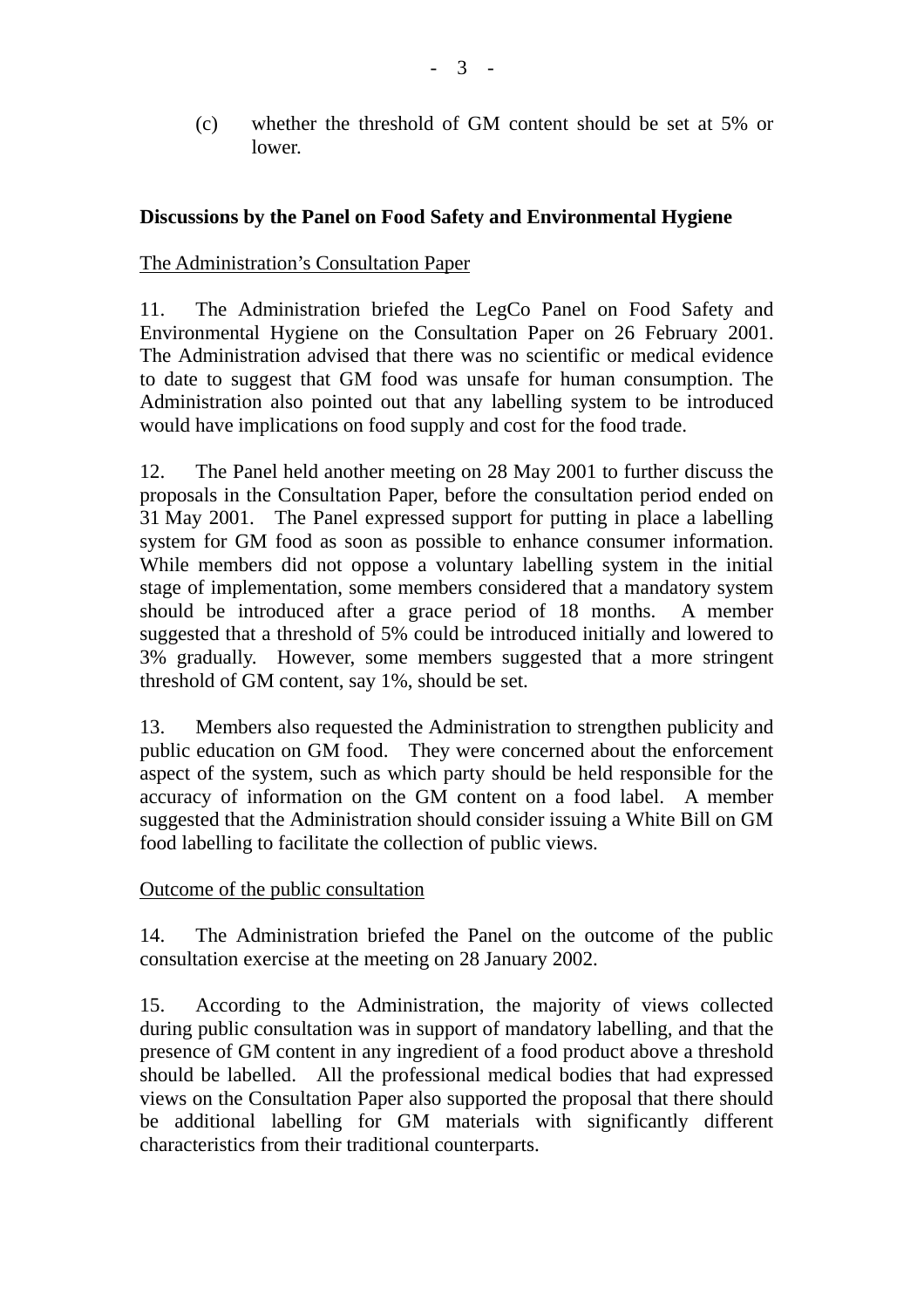16. The Administration's paper also pointed out that the trade considered that it would incur additional costs for compliance with the mandatory labelling requirements. Moreover, if the GM food labelling system in Hong Kong would be very different from those implemented in other markets, overseas food manufacturers might simply give up the Hong Kong market because Hong Kong was a very small market for them. The Administration therefore proposed to conduct an economic assessment on the different options, including the impact on each sector of the food trade and on food prices, and the resource implications for implementation.

17. Some Panel members considered that a mandatory labelling system should be put in place as soon as possible, given that the majority of views collected in the public consultation exercise was in support of a mandatory system. Nevertheless, the Panel did not raise objection to the proposed economic assessment in order to fully evaluate the impact on the food trade. The Administration agreed to report to the Panel the outcome of the economic assessment and the recommendations on the way forward in late 2002.

### Findings of the economic assessment

18. The Administration appointed a consultant to conduct a regulatory impact assessment (RIA) in April 2002 to assess the economic impact of introducing a labelling scheme on packaged GM food. The RIA was completed in March 2003 and a copy of the Executive Summary of the RIA report was provided for the Panel meeting on 20 March 2003.

19. The Panel noted that according to the RIA, there would be no increase in cost to the food trade if a voluntary labelling system was adopted. There would be some increase in costs (ranging from \$16 million to \$91 million) to the food trade if a mandatory labelling system was implemented. The cost implications to the small to medium enterprises would be significant because they would have difficulties in complying with the requirements, including difficulties in securing contractual agreements with product manufacturers with regard to the product's GM status. The RIA also identified some barriers to implementation, such as the lack of international consensus of GM labelling and testing, and the lack of international standards on Identity Preservation and documentation systems for certifying the GM content of products.

20. Having considered the RIA report and the need to address the issue of safety of GM foods in future, the Administration proposed that it would be appropriate to introduce a pre-market safety assessment requirement for GM ingredients, to be supplemented by a system of voluntary labelling.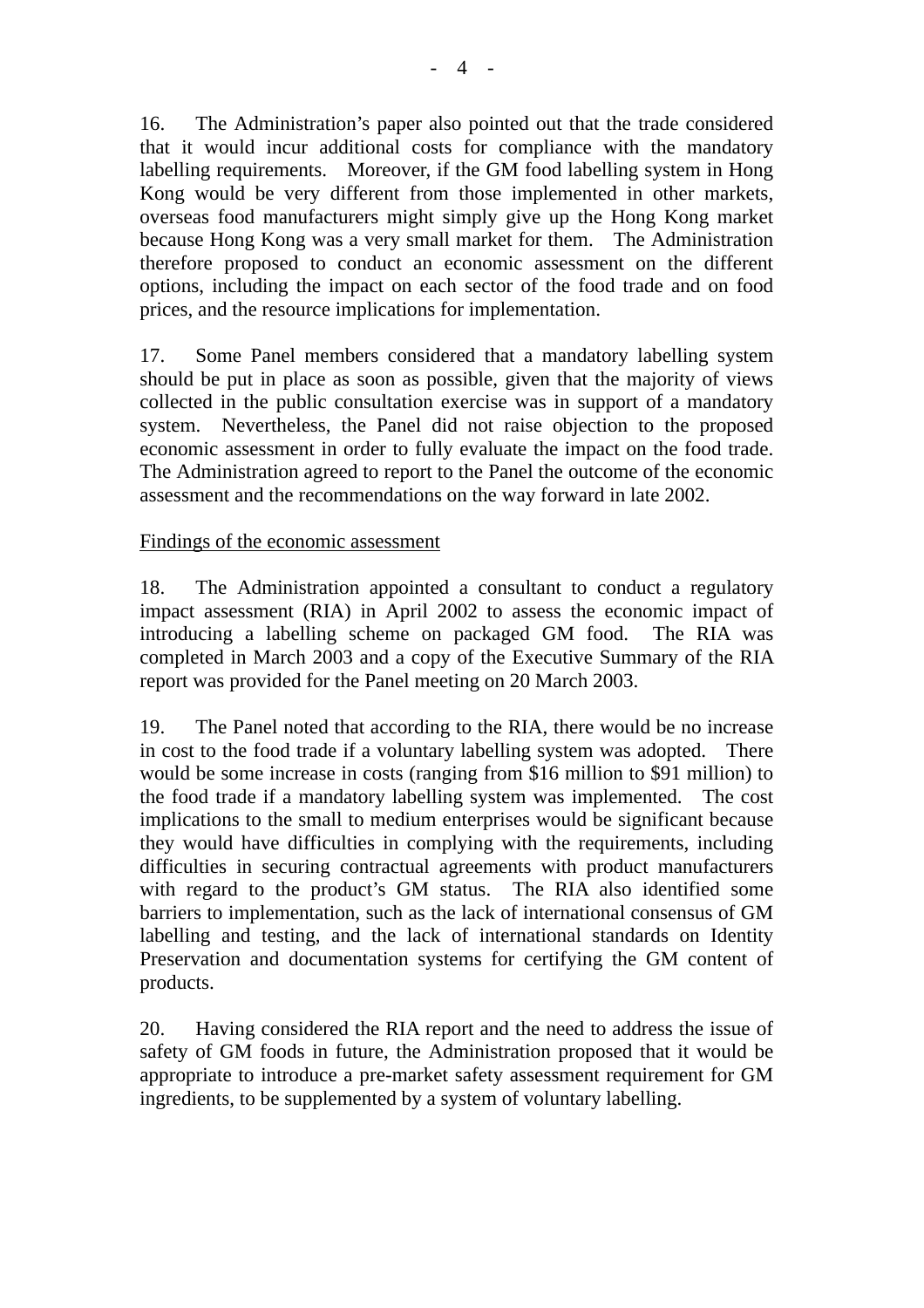#### Views of the Panel and deputations

21. At its meetings on 20 March and 29 April 2003, the Panel gauged the views of the food trade and organisations concerned on the RIA and the Administration's proposal to introduce a voluntary labelling system and a pre-market safety assessment requirement for GM ingredients.

22. The green groups and the Consumer Council supported the introduction of a mandatory labelling system for GM food as soon as possible. Greenpeace considered that a voluntary labelling system would mean status quo because many food importers would not voluntarily label their products as containing GM ingredients. The Consumer Council pointed out that there was consensus internationally on the need for the labelling of GM food, although there were differences in their labelling systems. These deputations were of the view that the costs on the food trade for complying with the mandatory labelling requirements were not that significant, given that the cost would spread over a long period of time, and it would cost more to the food trade if some of the GM products were subsequently found unsafe for human consumption. Some organisations also urged the Government to include seeds and animal feeds in the regulatory system for GM food.

23. Organisations representing the food trade were generally in favour of a voluntary labelling system, and requested for a gradual approach of implementation. They also expressed concern about the additional costs for safety assessment and repackaging, the lack of international consensus on the threshold for labelling of GM food, difficulties in tracing the origin of the GM content in ingredients, and availability of testing facilities in Hong Kong. A summary of the views received by the Panel is in **Appendix I**.

24. The majority of Panel members present at the meetings on 20 March and 29 April 2003 expressed support for introducing a mandatory labelling system for GM food in order to safeguard public health and protect consumers' interest. They shared the views of some deputations that the food trade should be able to comply with the labelling requirements given that many exporting countries already adopted GM food labelling and the additional costs of \$91 million to the industry was not very significant. The Panel passed a motion at the meeting on 20 March 2003 urging the Government to draw reference to the experience of the European Union countries and expeditiously introduce legislation to set up a mandatory GM food labelling system.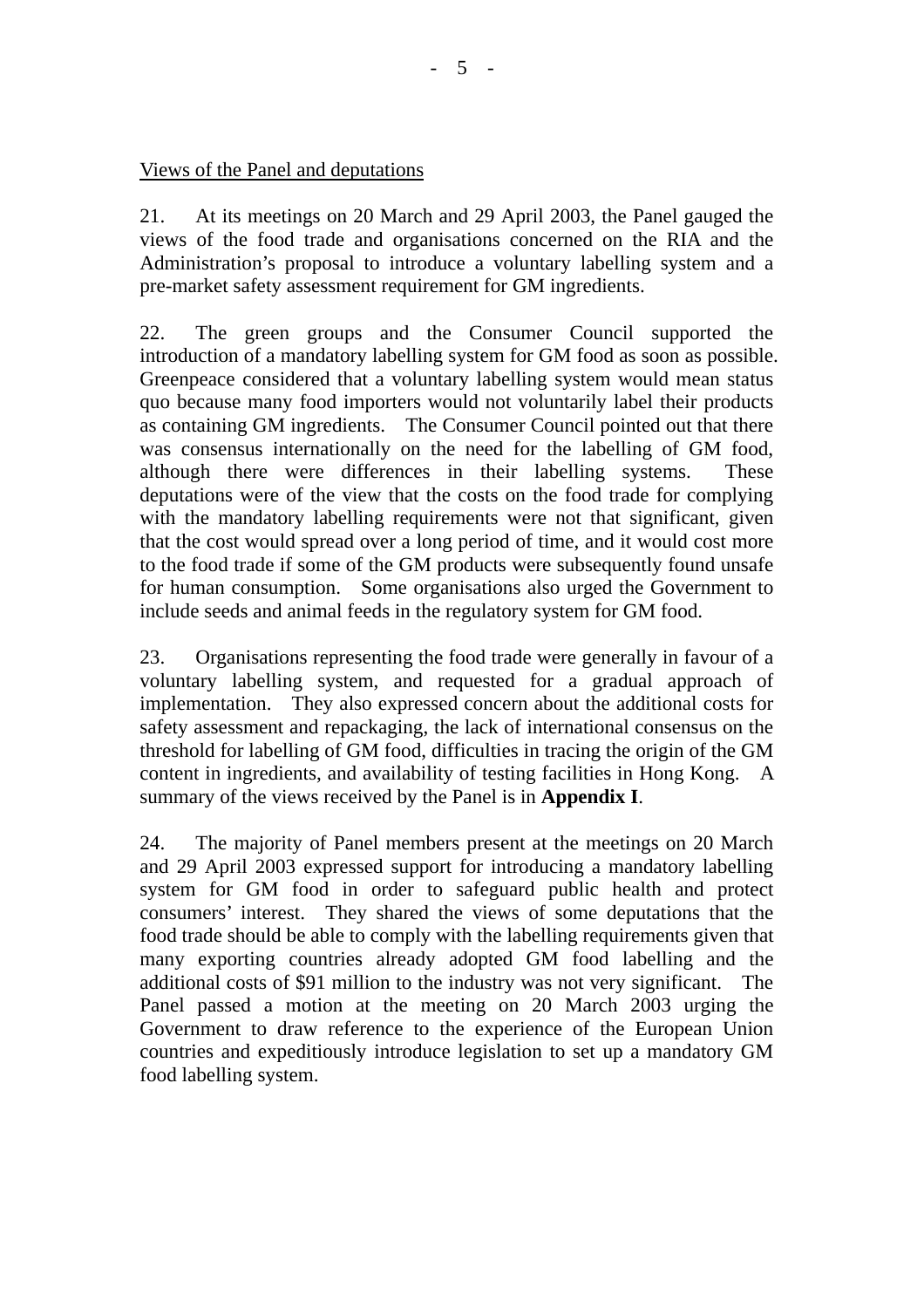25. To facilitate Panel members to have a better understanding of the practice of GM food labelling in overseas countries, the Panel requested the Research and Library Services Division to conduct a research study on GM food labelling in USA, Australia and Japan (RP05/02-03 and IN25/02-03) in 2003. An information note on the system in EU (IN03/03-04) was also provided to the Panel.

26. A delegation of the Panel visited Australia and Japan in 2003 and 2004 respectively to better understand the food regulatory systems in these countries. During these visits, members also exchanged views with the organisations concerned on the implementation of GM food labelling in their countries. An extract of the relevant findings of the delegations is in **Appendix II**.

## **Motion debate and Council questions on the subject of GM food labelling since 2003**

27. At the Council meeting on 26 June 2003, Hon Fred LI moved the motion on "Establishing a labelling system for genetically modified food". The motion, which urged the Government to expeditiously establish a genetically modified food labelling system for prepackaged food products by adopting a "voluntary first, and then mandatory" approach, was passed at the meeting.

28. Questions on GM food labelling were raised by Hon Fred LI and Dr Hon LUI Ming-wah at the Council meetings on 2 March 2005 and 1 June 2005 respectively. Concerns were raised on the presence of animal genes found in samples of vegetarian food products, and the importation of GM crops from the Mainland and other places.

29. Hon Fred LI raised a further question on GM food labelling at the Council meeting on 26 April 2006 on the application of the Cartagena Protocol on Biosafety and the Convention on Biological Diversity to Hong Kong, the recent incident of distributing GM papaya seedlings to farmers, and the timetable for implementing a mandatory labelling system for GM food.

## **Recent developments**

30. The Panel on Food Safety and Environmental Hygiene will discuss with the Administration on 9 May 2006 the presence of GM content in infant food and papaya seedlings, the implementation of the Cartagena Protocol on Biosafety, and the timetable for introducing mandatory labelling for GM food.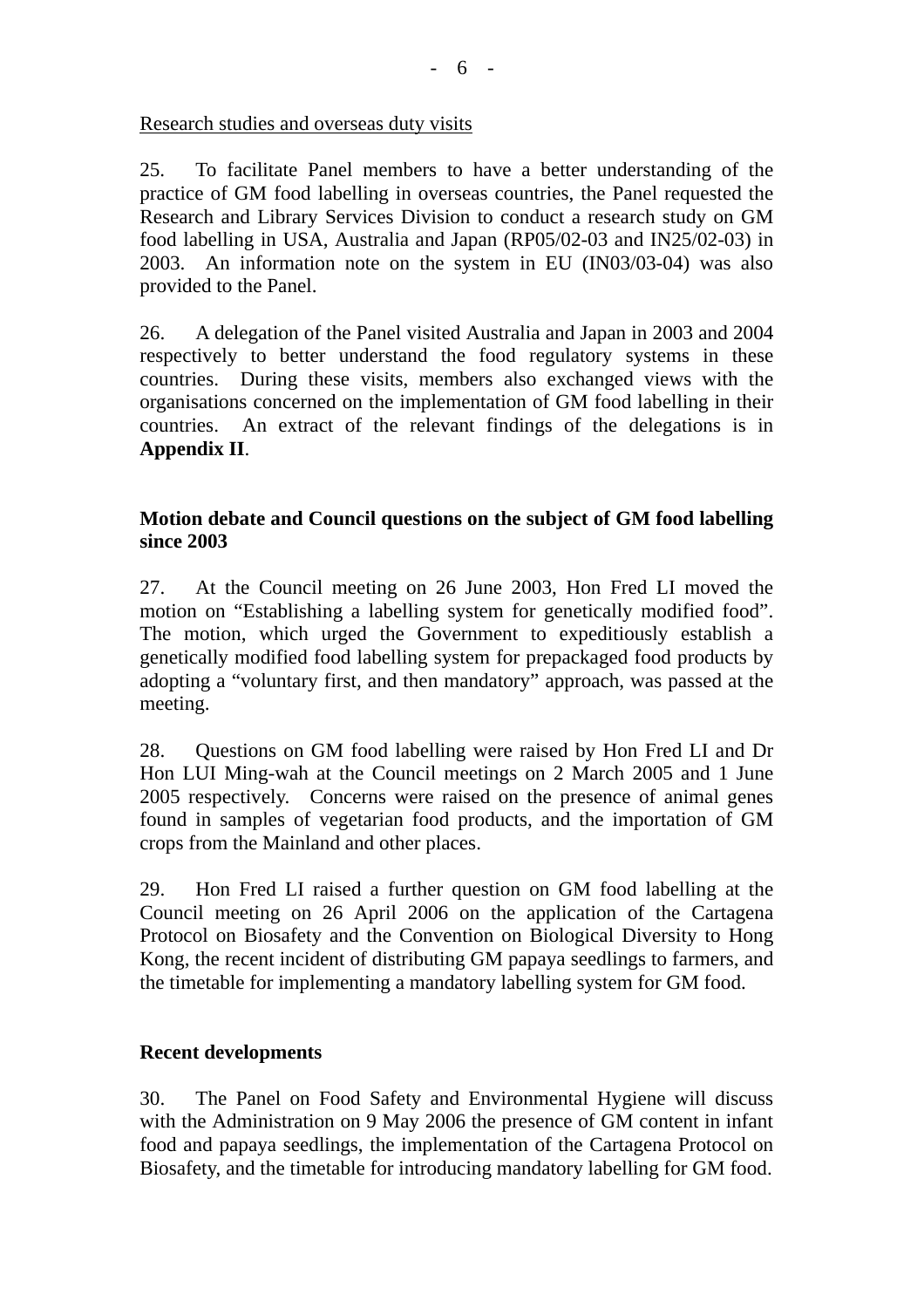## **Relevant papers**

31. A list of the relevant papers discussed is in the **Appendix III** for members' easy reference. These documents are available on the Research and Library Information System and the Council's web site at http://www.legco.gov.hk.

Council Business Division 2 Legislative Council Secretariat 3 May 2006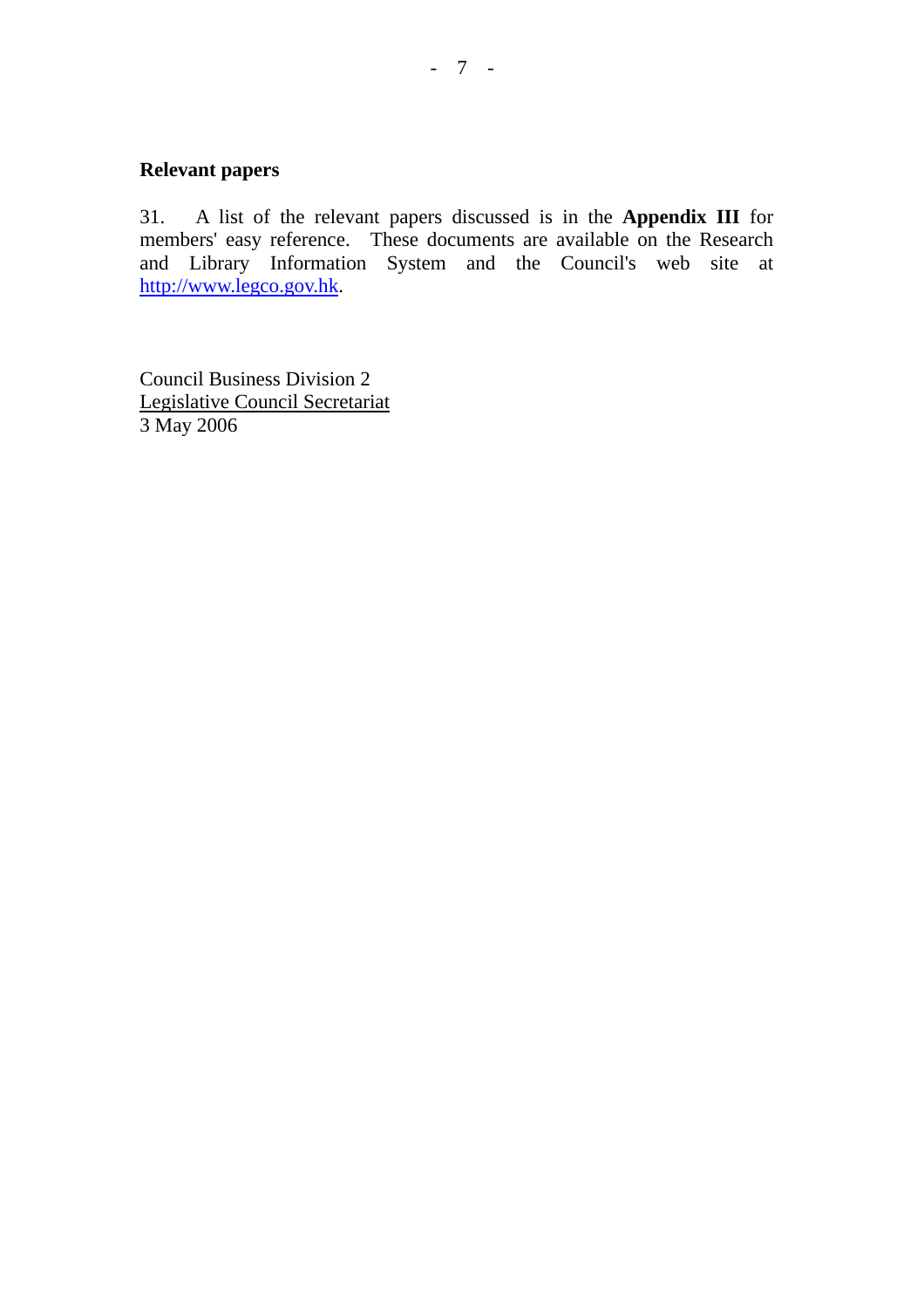# **Appendix I**

# **LC Paper No. CB(2) 2521/02-03(01)**

# **Panel on Food Safety and Environmental Hygiene**

### **Summary of submissions on labelling of genetically modified food received by the Panel**  (as at 17 June 2003)

| Organisation<br>[LC Paper No.]                              | <b>Views/Suggestions</b>                                                                                                                                                                                                                                                                                                                                                                                                                                                                                                                                                                                                                                                                                                                                                                                                                                                                                                                                                                                                                                                                                                                                                                                                                                                                        |
|-------------------------------------------------------------|-------------------------------------------------------------------------------------------------------------------------------------------------------------------------------------------------------------------------------------------------------------------------------------------------------------------------------------------------------------------------------------------------------------------------------------------------------------------------------------------------------------------------------------------------------------------------------------------------------------------------------------------------------------------------------------------------------------------------------------------------------------------------------------------------------------------------------------------------------------------------------------------------------------------------------------------------------------------------------------------------------------------------------------------------------------------------------------------------------------------------------------------------------------------------------------------------------------------------------------------------------------------------------------------------|
| 1.<br>The Hong Kong Food Council<br>$[CB(2)1565/02-03(01)]$ | supports implementing voluntary genetically modified (GM) food labelling<br>suggests that mandatory GM labelling should not be introduced until Codex<br>Alimentarius Commission has established an internationally agreed standard for GM<br>food labelling<br>considers that the requirement to label all GM food is not easy to enforce because of<br>limitation of detection methods for GM foods and not all GM food products are readily<br>identifiable by end-product analysis. Moreover, the laboratory capabilities in Hong<br>Kong are inadequate to provide the necessary testing for GM foods<br>approaches in GM food labelling differ from place to place. e.g. Japan, Korea and<br>Taiwan have adopted labelling of designated food items that contain GM ingredients as<br>major components. Canada and USA only require the labelling of GM food that is<br>not substantially equivalent to its conventional counterpart and the trade may label<br>other GM food on a voluntary basis. Moreover, Canada and USA are still drafting<br>guidelines for the voluntary labelling of GM food. In fact, a consensus has yet to be<br>reached in the international community on the labelling approach of GM foods and not<br>all countries have implemented mandatory GM labelling |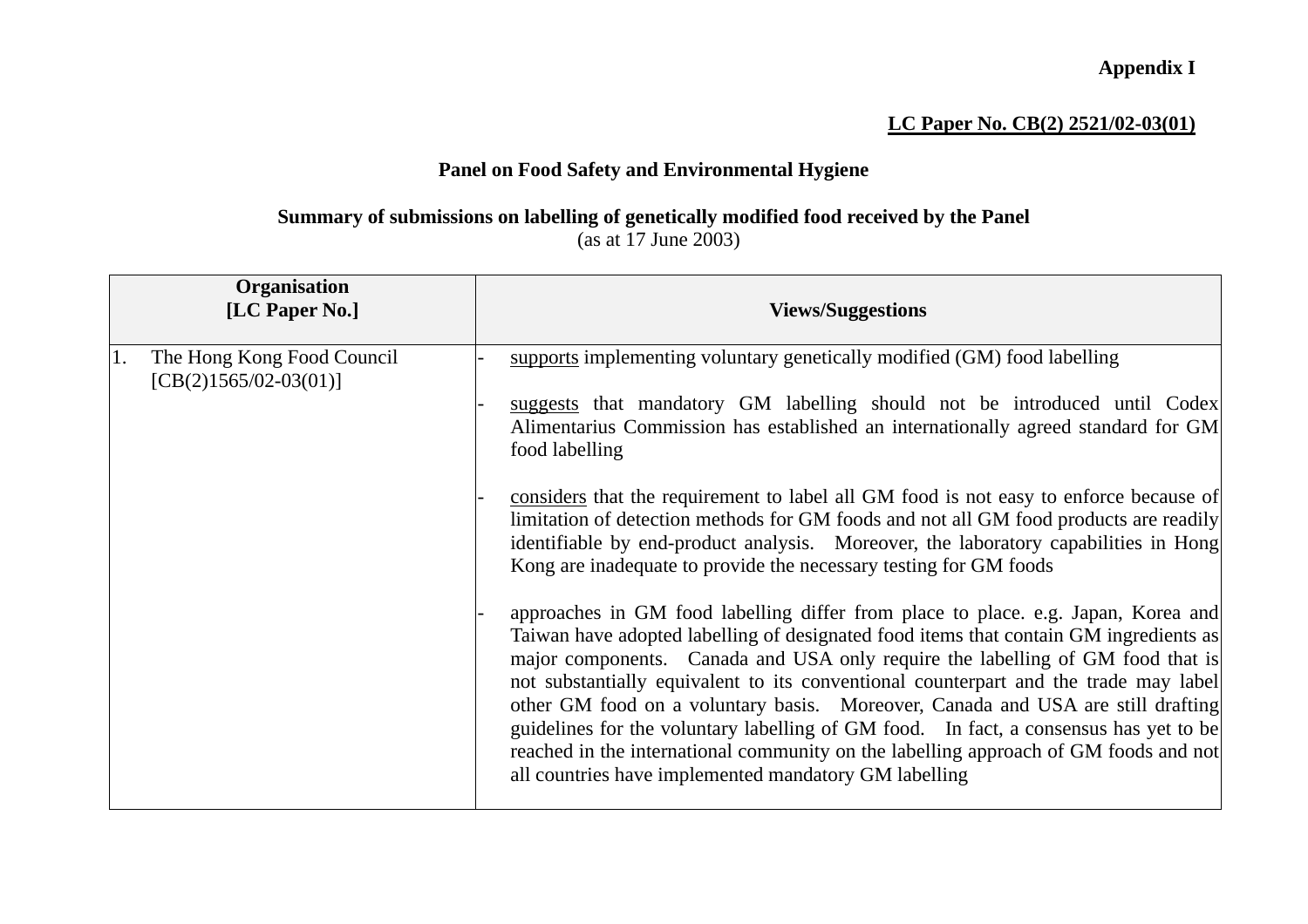|                                                                             | Hong Kong relies heavily on imported food. Should Hong Kong introduce labelling<br>requirements which are more stringent than those imposed by some of her trading<br>partners, this will not only generate increased costs to importers but also give rise to<br>trade barriers<br>supports that the Government should adopt a gradual approach in implementing food<br>labelling systems                                                                                                                                                                                                                                                                                                                                                                                                                                                                                                                                                                                                                                                                                                                           |
|-----------------------------------------------------------------------------|----------------------------------------------------------------------------------------------------------------------------------------------------------------------------------------------------------------------------------------------------------------------------------------------------------------------------------------------------------------------------------------------------------------------------------------------------------------------------------------------------------------------------------------------------------------------------------------------------------------------------------------------------------------------------------------------------------------------------------------------------------------------------------------------------------------------------------------------------------------------------------------------------------------------------------------------------------------------------------------------------------------------------------------------------------------------------------------------------------------------|
| Hong Kong Retail Management<br>2.<br>Association<br>$[CB(2)1836/02-03(04)]$ | welcomes the proposal of implementing voluntary GM food labelling and agrees that<br>the trade should be encouraged to label voluntarily<br>the lack of an international consensus on threshold level for GM food labelling is the<br>main problem for implementing mandatory GM labelling. The lack of consensus<br>affects all organisations, particularly small and medium sized enterprises, which are<br>faced with the task of complying with multiple laws<br>it is impractical and costly for Hong Kong to adopt a GM labelling approach which is<br>different from its major trading partners. This will result in higher production costs<br>and retail prices, and reduced choice for consumers as some products may disappear<br>from Hong Kong market<br>suggests granting blanket approval to products imported from markets which have<br>demonstrated sufficient control over GM labelling<br>worries that the proposed pre-market safety assessment will result in increased cost of<br>regulation to the Food and Environmental Hygiene Department (FEHD) and entail a<br>lengthy approval process |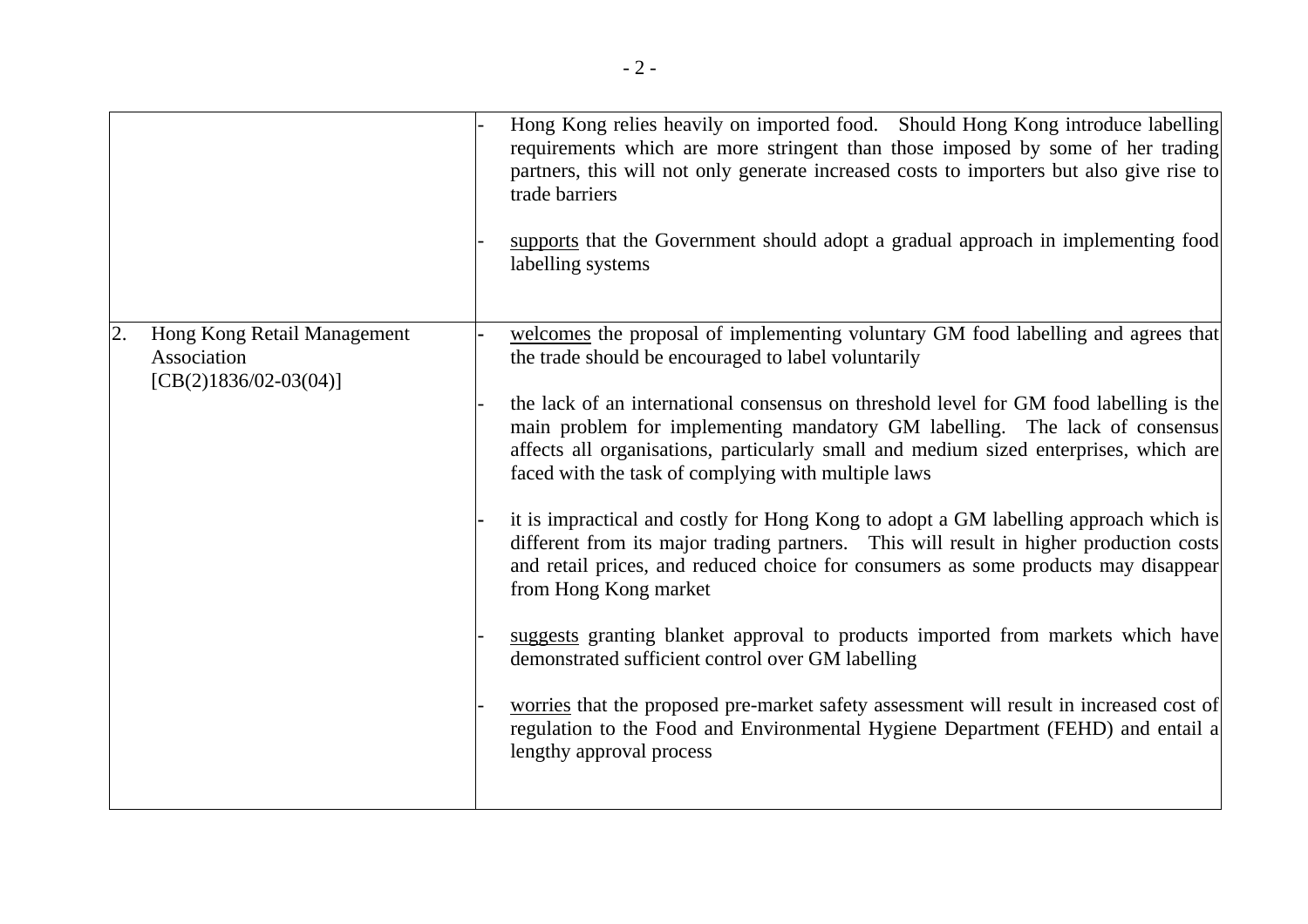| $\overline{3}$ . | World Wide Fund for Nature<br>$[CB(2)1836/02-03(07)]$ | welcomes the proposed introduction of a requirement of pre-market safety assessment<br>for food containing GM ingredients. However, GM food suppliers and manufacturers<br>should still label all the GM ingredients in their food products no matter whether the<br>GM ingredients are on the list of approved GM ingredients or not                                              |
|------------------|-------------------------------------------------------|------------------------------------------------------------------------------------------------------------------------------------------------------------------------------------------------------------------------------------------------------------------------------------------------------------------------------------------------------------------------------------|
|                  |                                                       | suggests a grace period of 12 months be granted to those GM products already in the<br>market                                                                                                                                                                                                                                                                                      |
|                  |                                                       | supports the formulation by the Government of a set of guidelines on the labelling of<br>GM foods                                                                                                                                                                                                                                                                                  |
|                  |                                                       | demands the Government to implement mandatory labelling of GM food                                                                                                                                                                                                                                                                                                                 |
| 4.               | The Democratic Party<br>$[CB(2)1875/02-03(01)]$       | demands the Government to implement mandatory labelling of GM food to enable<br>consumers to make informed choice                                                                                                                                                                                                                                                                  |
|                  |                                                       | considers that the Government has already wasted a lot of time in conducting the<br>relevant studies and has lagged far behind in introducing regulation of GM foods<br>compared with our neighbouring places. The Government should provide for<br>mandatory labelling by introducing legislation and the approach should be "voluntary<br>labelling to be followed by mandatory" |
|                  |                                                       | suggests setting the threshold at 1% for GM labelling                                                                                                                                                                                                                                                                                                                              |
|                  |                                                       | suggests that FEHD should conduct regular inspections of the prepackaged food items<br>available in the market and publish any of them contain GM ingredients                                                                                                                                                                                                                      |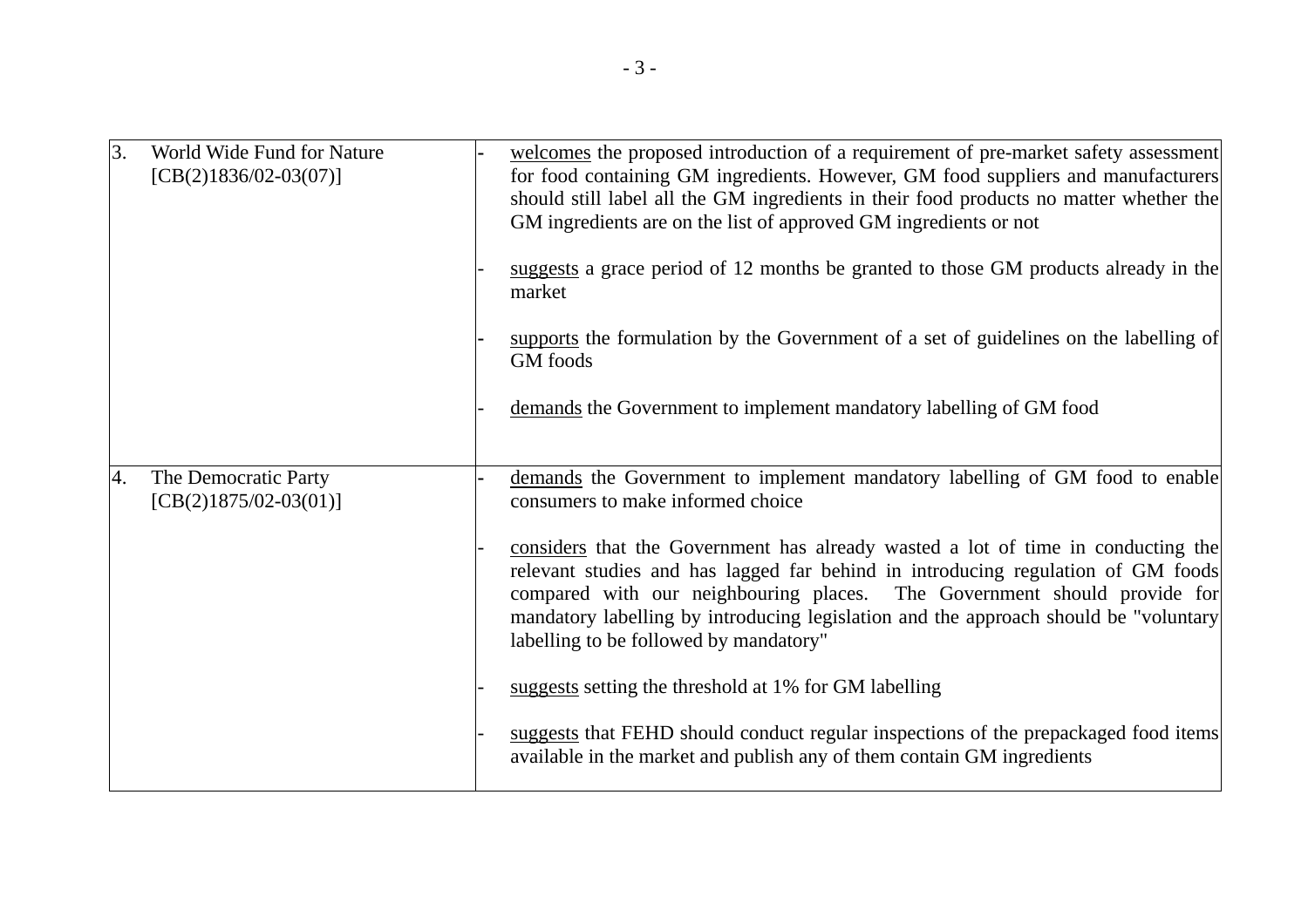| 5. | The Consumer Council<br>$[CB(2)1836/02-03(03)]$ | supports the introduction of a mandatory labelling system for GM food as soon as<br>practicable. There is already a general consensus in the international community on the<br>need for the labelling of GM food and consumers have the right to know whether the                                                                                                        |
|----|-------------------------------------------------|--------------------------------------------------------------------------------------------------------------------------------------------------------------------------------------------------------------------------------------------------------------------------------------------------------------------------------------------------------------------------|
|    |                                                 | food items they pay for contain GM ingredients<br>points out that voluntary labelling cannot prevent withholding of GM ingredient<br>information or making false claims about the GM content                                                                                                                                                                             |
|    |                                                 | supports the implementation of a mandatory pre-market safety assessment of GM food<br>and welcomes the formulation of guidelines on GM labelling                                                                                                                                                                                                                         |
|    |                                                 | suggests that the use of negative labelling claims should be prohibited                                                                                                                                                                                                                                                                                                  |
|    |                                                 | points out that in USA, safety assessment relies on claims advanced by biotech<br>companies and the GM variety is regarded as safe if there is no scientific evidence to<br>Consumer organisations worldwide consider such an approach<br>the contrary.<br>inappropriate and the Consumer Council considers that such an approach should not be<br>followed by Hong Kong |
|    |                                                 | proposes for the introduction of traceability/product tracing technology and the<br>requirement of proper documentation in the production of GM food                                                                                                                                                                                                                     |
|    |                                                 | suggests that local universities and research institutions should be encouraged to<br>conduct studies on GM food safety to produce data and information directly applicable<br>to the local population                                                                                                                                                                   |
|    |                                                 |                                                                                                                                                                                                                                                                                                                                                                          |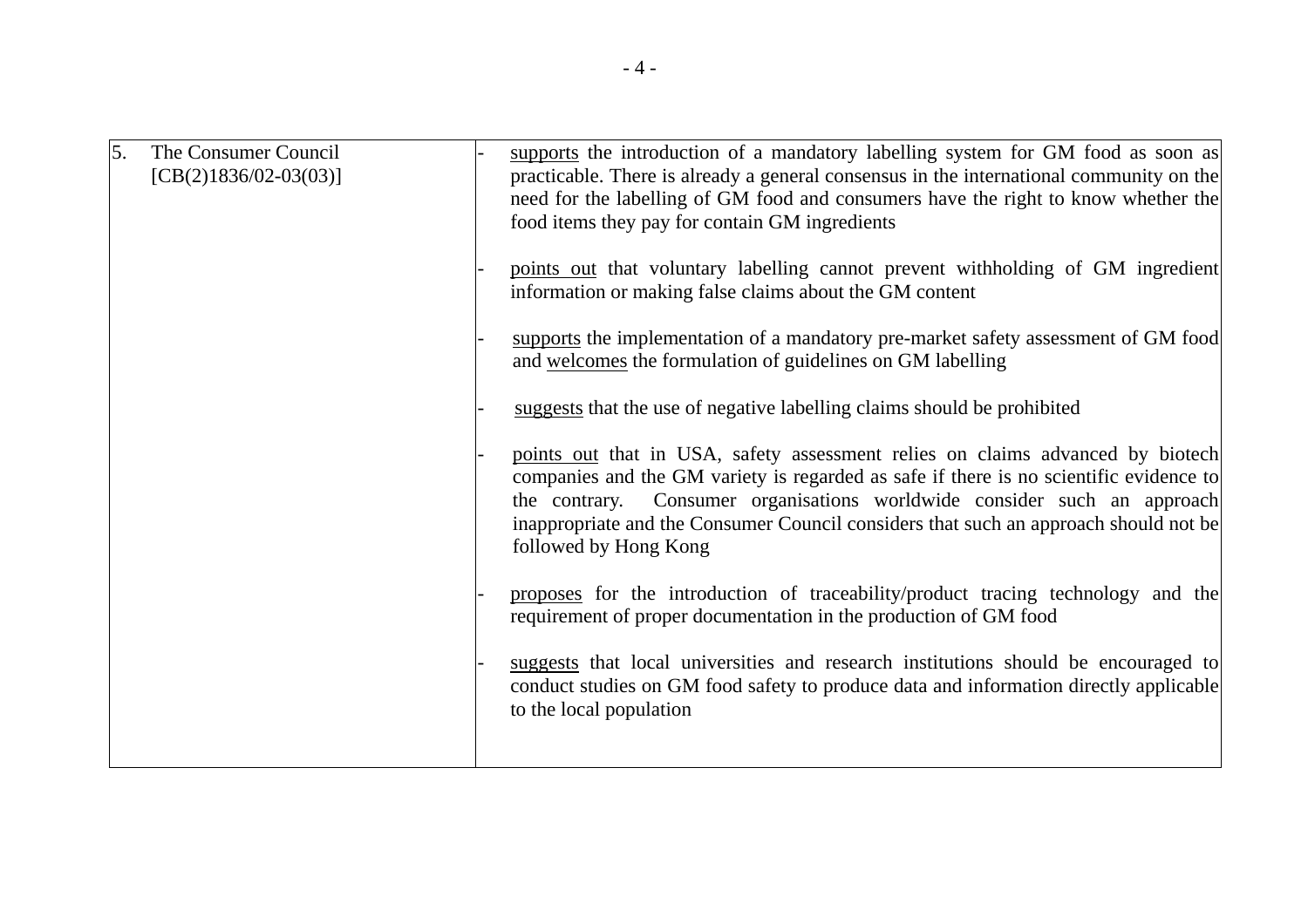| 6. | Hong Kong Food Science &<br><b>Technology Association Limited</b><br>$[CB(2)1906/02-03(02)]$ |          | supports the implementation of a voluntary GM food labelling system<br>suggests that mandatory GM food labelling should be introduced at least 5 years later<br>Problems of implementing mandatory GM labelling include -<br>the production cost will have to increase which will be passed onto customers<br>a.<br>adequate time should be allowed for the trade to allow existing stocks of<br>b.<br>packaging to be finished before implementing new labelling requirements |  |
|----|----------------------------------------------------------------------------------------------|----------|--------------------------------------------------------------------------------------------------------------------------------------------------------------------------------------------------------------------------------------------------------------------------------------------------------------------------------------------------------------------------------------------------------------------------------------------------------------------------------|--|
|    |                                                                                              | c.<br>d. | there is a lack of information on the cost of GM testing and on negative labelling.<br>Laboratories which provide GM testing services are also limited in Hong Kong<br>local retailers or manufacturers often buy ingredients from the Mainland through<br>It is difficult to trace for which farm or factory has produced the<br>an exporter.<br>ingredients                                                                                                                  |  |
| 7. | Hong Kong DNA Chips Limited<br>$[CB(2)1836/02-03(05)]$                                       |          | suggests the adoption of a "Yes/No" principle for GM labelling while allowing an<br>acceptable level of adventitious contamination<br>highly sensitive DNA-based tests are available in Hong Kong for detecting the<br>presence of GM ingredients at a level even lower than the threshold of 1% adopted by<br>the European Union<br>the global trend is towards providing more information to consumers about ingredients<br>derived from GM sources                          |  |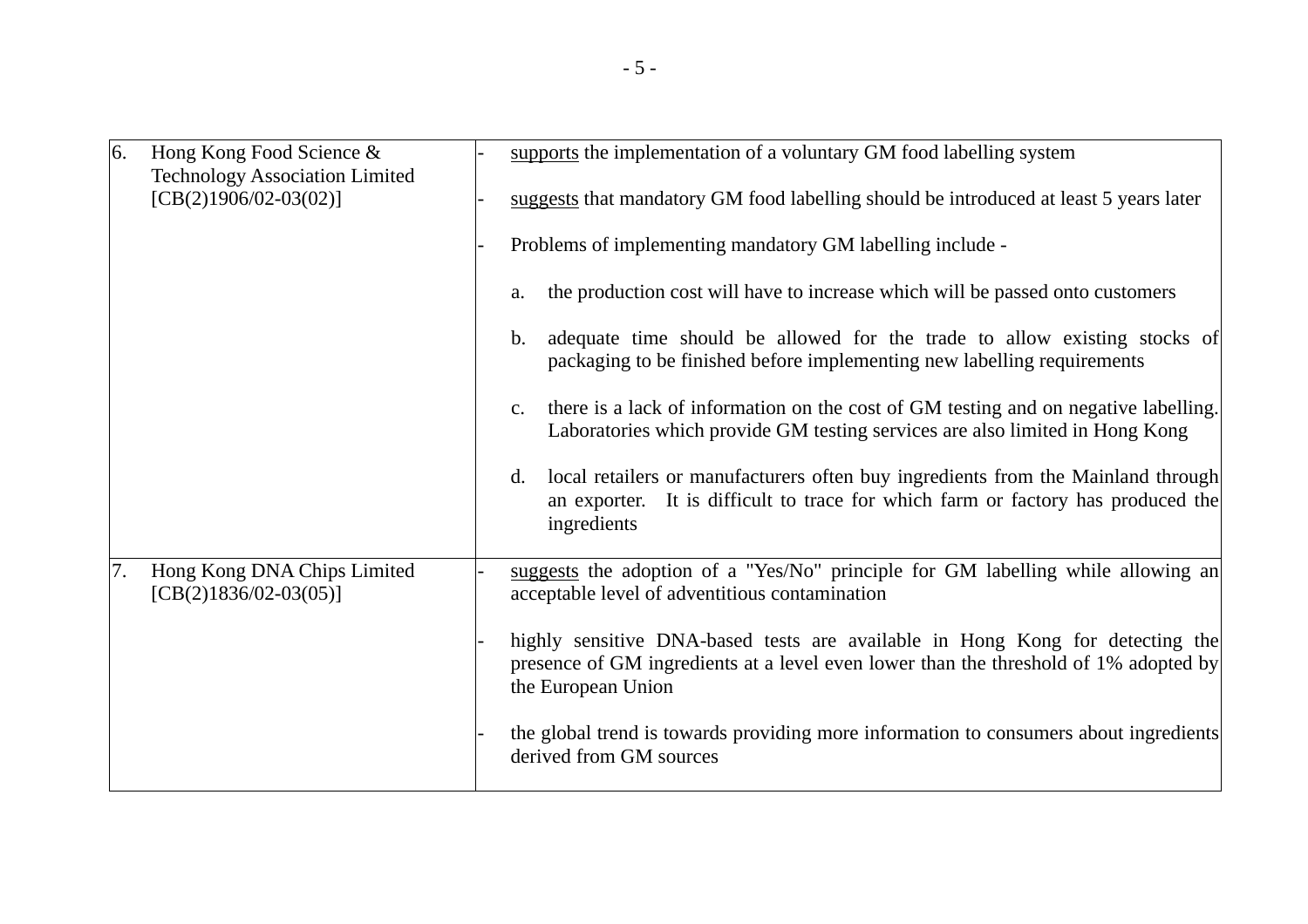| 8. | Hong Kong Organic Farming<br>Association<br>$[CB(2)1906/02-03(03)]$                                 | supports introducing a mandatory labelling system for GM food to protect consumers'<br>right to know and enable them to make their choices taking religious, cultural or ethical<br>issues into consideration<br>without a mandatory labelling system for GM food, organic food producers may<br>inadvertently use GM ingredients in their food production process and this problem has<br>already posed a serious threat to organic farming<br>since legislation on GM food labelling has already been introduced in our neighbouring<br>places such as Japan, South Korea, Mainland China and Taiwan, Hong Kong will<br>become a dumping ground for GM food not approved to be sold in other countries |
|----|-----------------------------------------------------------------------------------------------------|----------------------------------------------------------------------------------------------------------------------------------------------------------------------------------------------------------------------------------------------------------------------------------------------------------------------------------------------------------------------------------------------------------------------------------------------------------------------------------------------------------------------------------------------------------------------------------------------------------------------------------------------------------------------------------------------------------|
| 9. | Green Women Current - Tuen Mun Yan<br>Oi Tong Women's Development Centre<br>$[CB(2)1906/02-03(01)]$ | supports introducing a mandatory labelling system for GM food to protect consumers'<br>right to know and enable them to make informed choices<br>since the long-term effect of consumption of GM food on human health is still<br>uncertain, consumers should not be used as guinea-pigs for testing the safety level of<br>GM food                                                                                                                                                                                                                                                                                                                                                                      |
|    | 10. Hong Kong Organic Resource Centre<br>$[CB(2)1891/02-03(01)]$                                    | welcomes the introduction of a requirement of pre-market safety assessment for food<br>containing GM ingredients and the proposal of issuing a set of guidelines on the<br>labelling of GM food by the Government. However, no conclusion on the health<br>impact of GM food can be drawn even thought the food passes the assessment<br>supports introducing a comprehensive, stringent and mandatory labelling system for<br>GM food as soon as possible                                                                                                                                                                                                                                               |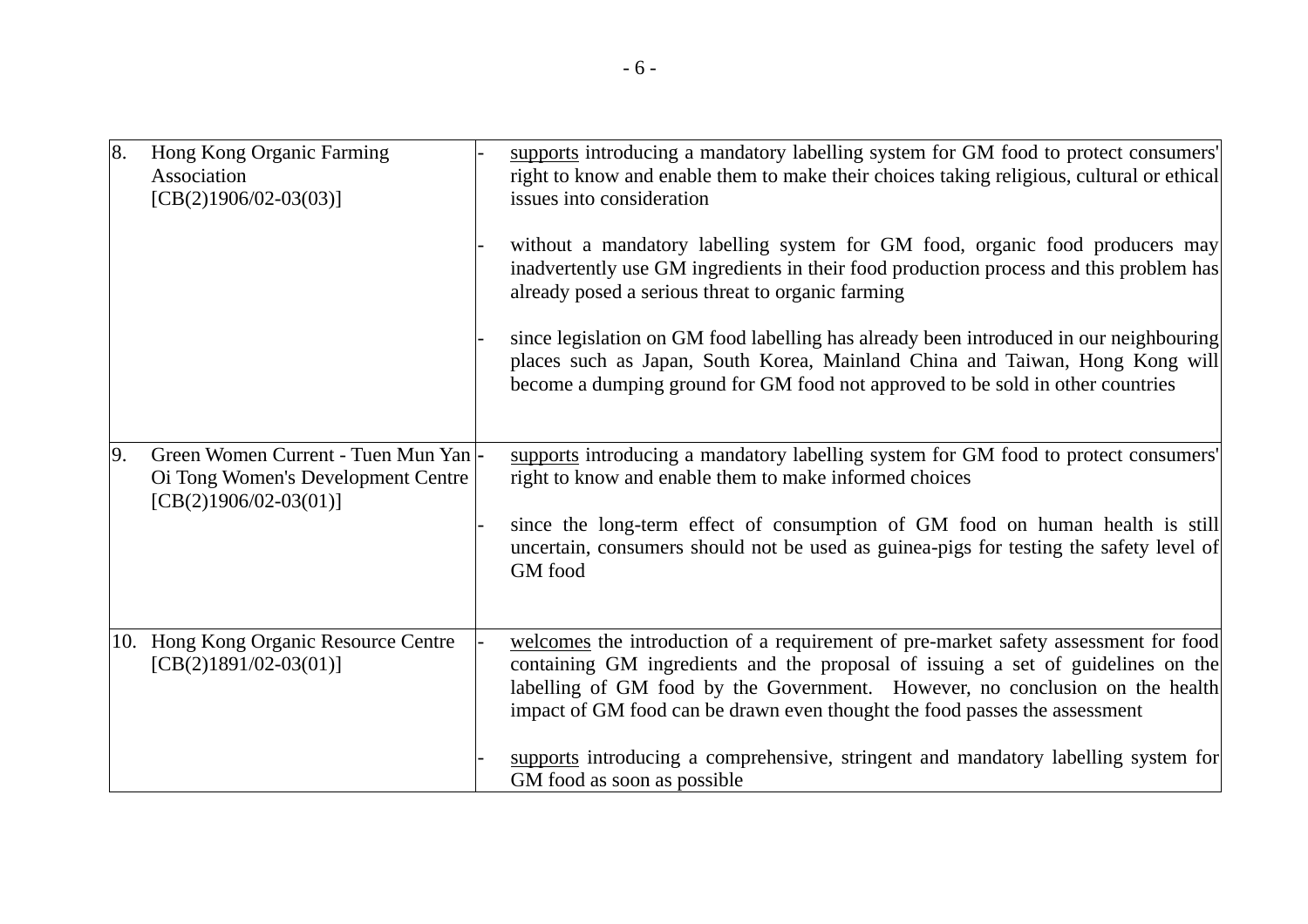|                                                                    | GM labelling will not incur extra testing cost to the trade since they anyway have to go<br>through the proposed pre-market safety assessment. To meet GM labelling<br>requirement, they simply have to set out in food labels the outcome of the safety<br>assessment                                                                                                                                                                                                                                                                                                                                                                                                                                                                                                                                                                                                                                                                                                                                                                                                                                                                                                                                                                                                                                                                                                                                                   |
|--------------------------------------------------------------------|--------------------------------------------------------------------------------------------------------------------------------------------------------------------------------------------------------------------------------------------------------------------------------------------------------------------------------------------------------------------------------------------------------------------------------------------------------------------------------------------------------------------------------------------------------------------------------------------------------------------------------------------------------------------------------------------------------------------------------------------------------------------------------------------------------------------------------------------------------------------------------------------------------------------------------------------------------------------------------------------------------------------------------------------------------------------------------------------------------------------------------------------------------------------------------------------------------------------------------------------------------------------------------------------------------------------------------------------------------------------------------------------------------------------------|
| 11. Greenpeace<br>$[CB(2)1511/02-03(03)]$<br>$CB(2)1836/02-03(06)$ | supports introducing as soon as possible a stringent, mandatory labelling system for all<br>food which is produced, processed, cultivated or grown by using genetic modifications<br>suggests setting the threshold at 1% and a grace period of not more than 18 months<br>should be allowed for the food trade before the relevant legislation taking effect<br>the proposed pre-market safety assessment for food containing GM ingredients cannot<br>address consumers' concern about the safety problem of GM food<br>the implementation of mandatory GM food labelling will not have serious impact on<br>people's livelihood as supported by the findings of the regulatory impact assessment<br>(RIA) report, which points out that "for most manufacturers these costs were unlikely<br>to be significant and if the costs could be diluted over a longer period of time (more<br>than one year), then the actual impact on the company's revenues and profits might not<br>be significant" and "it is unlikely that the costs incurred will be recoverable from<br>retailers"<br>the RIA report also points out that the financial implications to the food trade in<br>implementing mandatory labelling only "ranges between HK\$16 million to HK\$91<br>million". Even the most costly option (HK\$91 million) is not substantial as the cost<br>can be shared out by the different sectors of the food trade |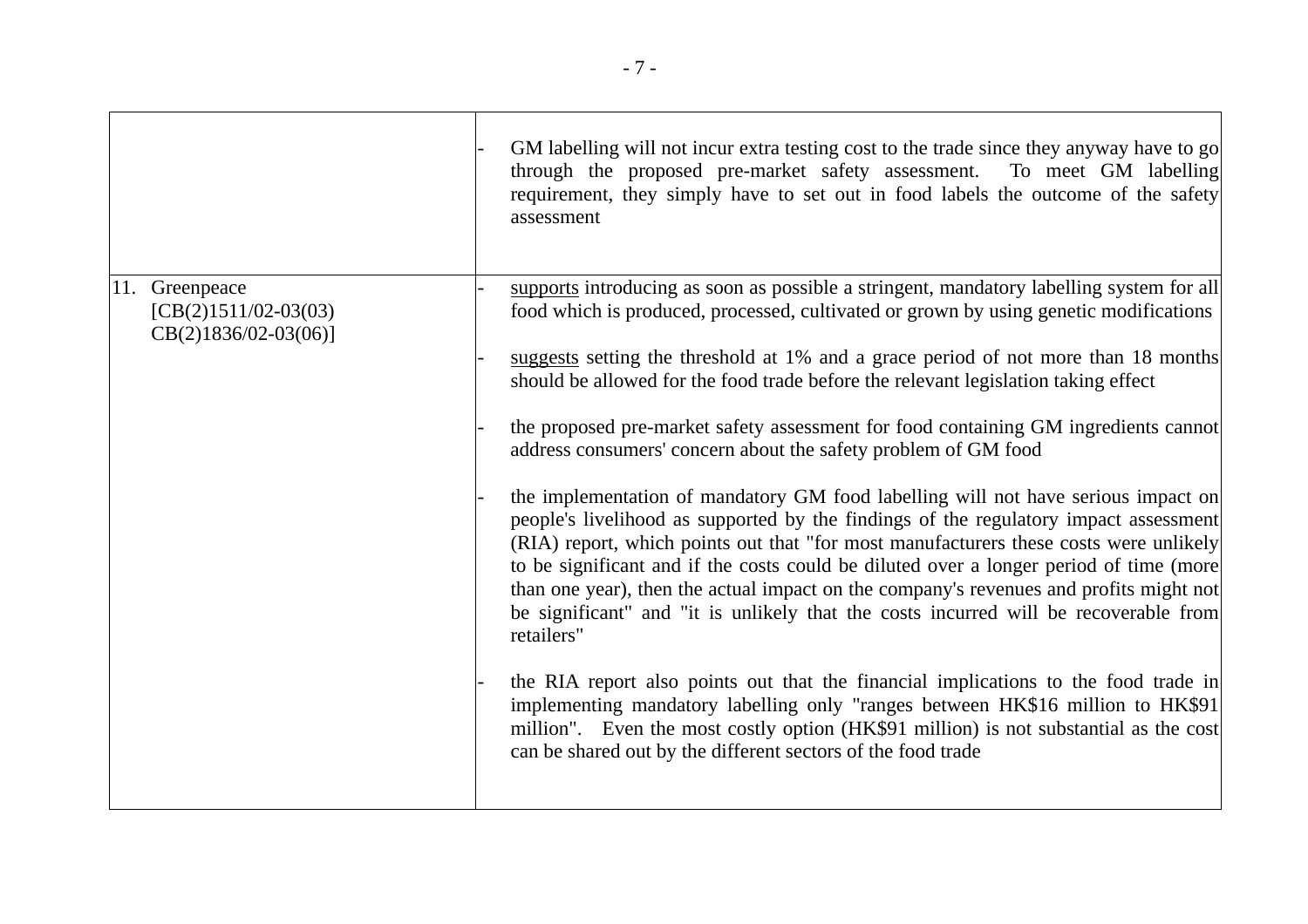| mandatory GM food labelling has been implemented in about 39 places and it was not<br>known any economies or food traders/manufacturers have been negatively impacted by<br>the implementation of mandatory GM food labelling                                                                                                                                                                                          |
|------------------------------------------------------------------------------------------------------------------------------------------------------------------------------------------------------------------------------------------------------------------------------------------------------------------------------------------------------------------------------------------------------------------------|
| Greenpeace has surveyed 80 local food manufacturers and agents, of which 49 have<br>confirmed in writing that they do not use GM ingredients and 3 have undertaken to<br>avoid using GM ingredients. So GM labelling will not incur much extra costs to these<br>food traders and it is only fair to them by requiring their counterparts using GM<br>ingredients to label their products as containing GM ingredients |
| Greenpeace has also written to local food manufacturers in January and September<br>2002 and many of them have responded positively to the introduction of mandatory<br>GM labelling. Extracts from the responses are set out in the submission of<br>Greenpeace [LC Paper No. CB(2)1836/02-03(06)]                                                                                                                    |
| a position paper jointly signed by 27 community organisations, political parties and<br>green groups is attached to the submission of Greenpeace                                                                                                                                                                                                                                                                       |

Council Business Division 2 Legislative Council Secretariat 17 June 2003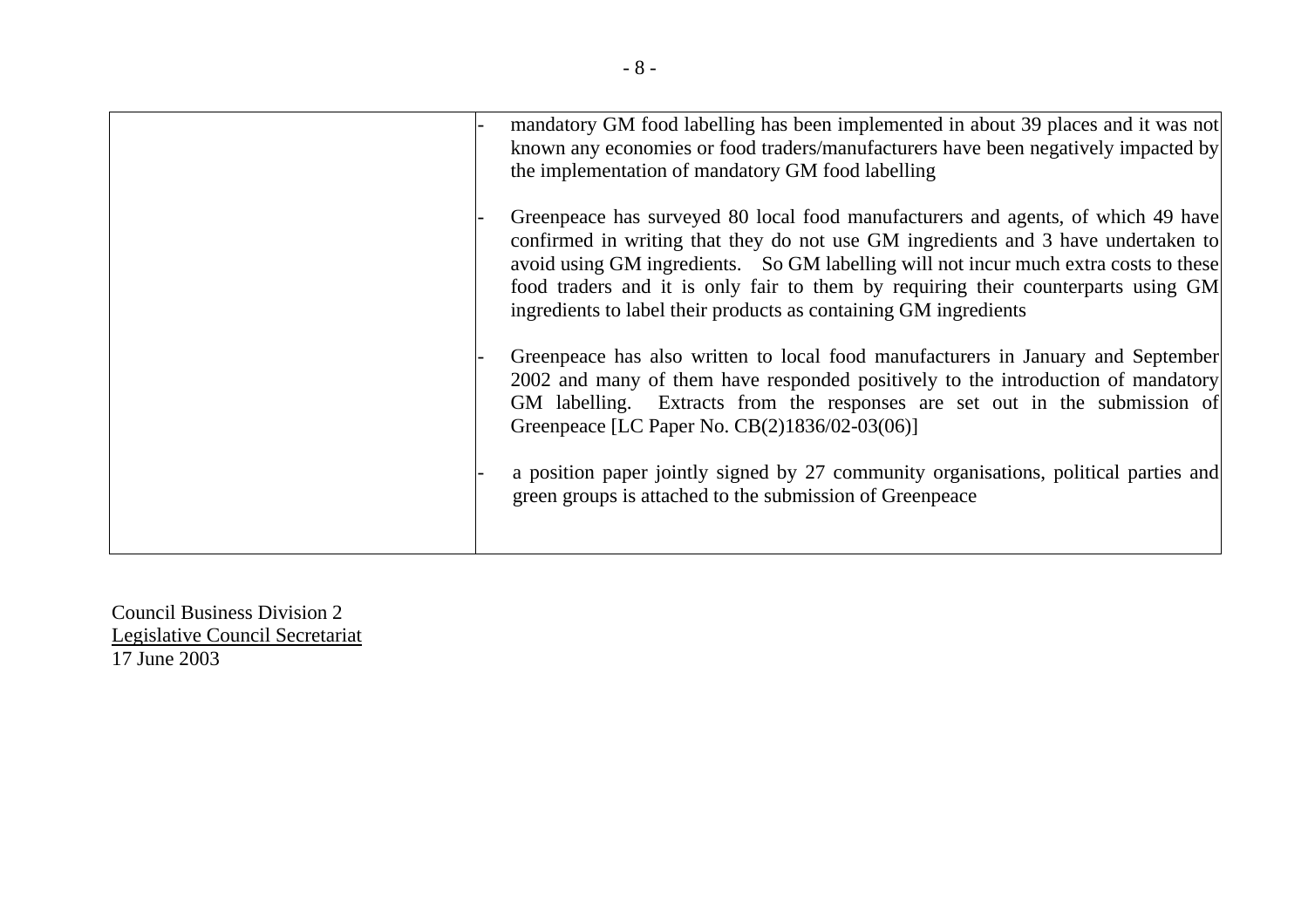# **Appendix II(a)**

# **Extract from the report of the delegation of the Panel on Food Safety and Environmental Hygiene to study the food regulatory systems in Australia from 20 to 25 July 2003**

**X X X X X X X X X X** 

## **Chapter 4 : Safety assessment of genetically modified food**

Foods requiring a safety assessment in Australia

4.1 According to the Organisation for Economic Co-operation and Development in 1993 (OCED 1993), "the safety of food for human consumption is based on the concept that there should be reasonable certainty of no harm from the intended use". Food is considered to be safe based on experience, for example, there is no history of adverse effects or there is adequate knowledge in the community to address any hazards.

4.2 The following categories of food for sale in Australia require a safety assessment -

- (a) novel foods (including those with dietary macro-components; extracts of plants, animals or micro-organisms; single ingredient foods; and viable micro-organisms - probiotics);
- (b) foods produced using gene technology; and
- (c) irradiated foods.

Food produced using gene technology

4.3 Food produced using gene technology (GM food) is regulated by Standard 1.5.2 - Food Produced Using Gene Technology. The Standard prohibits the sale and use of a GM food unless it is included in the Table to clause 2 of the Standard and complies with any special conditions specified by that Table. The Standard requires FSANZ to assess the safety for human consumption of each food or class of food prior to their inclusion in the Table. Mandatory pre-market safety assessment is imposed on all kinds of GM food. The goal of such assessment is not to establish absolute safety but to consider whether the GM food is as safe as its traditional counterpart, where such counterpart exists.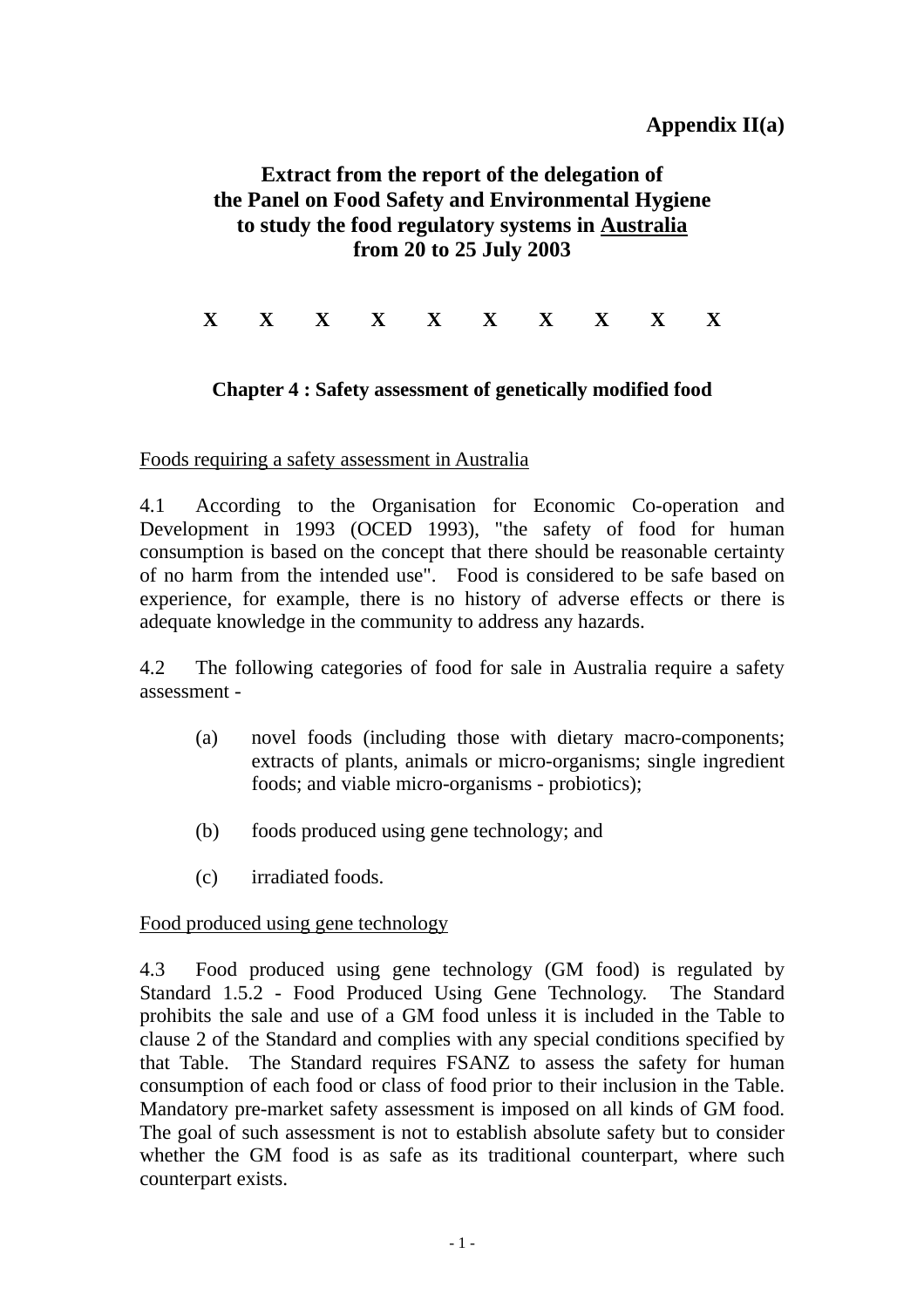- 4.4 The safety assessment for GM food is characterised by
	- (g) use of scientific, risk-based methods;
	- (h) case-by-case assessment;
	- (i) consideration of both the intended and unintended effects; and
	- (j) comparisons with conventionally produced food.

4.5 The assessment aims to identify if a hazard is present in a GM food. Such assessment applies to food derived from a GM organism, and not the organism itself (e.g. oil, sugar, seed, fruit). The assessment process is based on internationally developed concepts and principles developed over the past 12 years. The process is constantly reviewed and updated to take into account new developments.

- 4.6 The safety assessment process is conducted in two phases
	- (a) identification of similarities and differences (e.g. identification of the source of donor DNA/genes and the molecular characteristics); and
	- (b) further scrutiny of the identified differences (e.g. to assess the toxicity/allergencity of any novel protein, the safety of any transferred antibiotic resistance gene, and the safety and nutritional impact of any compositional changes).

Decisions on the safety of GM foods are based on the totality of the evidence gathered.

4.7 According to FSANZ, the first GM food safety assessment was conducted in 1998. Up to 2003, 21 food safety assessments have been completed, and all GM foods assessed to date are found to be "as safe as their non-GM counterpart".

### Development of the GM food labelling requirements

4.8 In 1998, the Inter-governmental GM Food Labelling Taskforce was formed at the request of the Ministerial Council (paragraph 2.2) to develop options for labelling of GM food, and to provide the approximate costing for each option. A consultancy company was subsequently engaged to advise on the options and the estimated costs on the Government and the industries under each option. During the public consultation period, thousands of submissions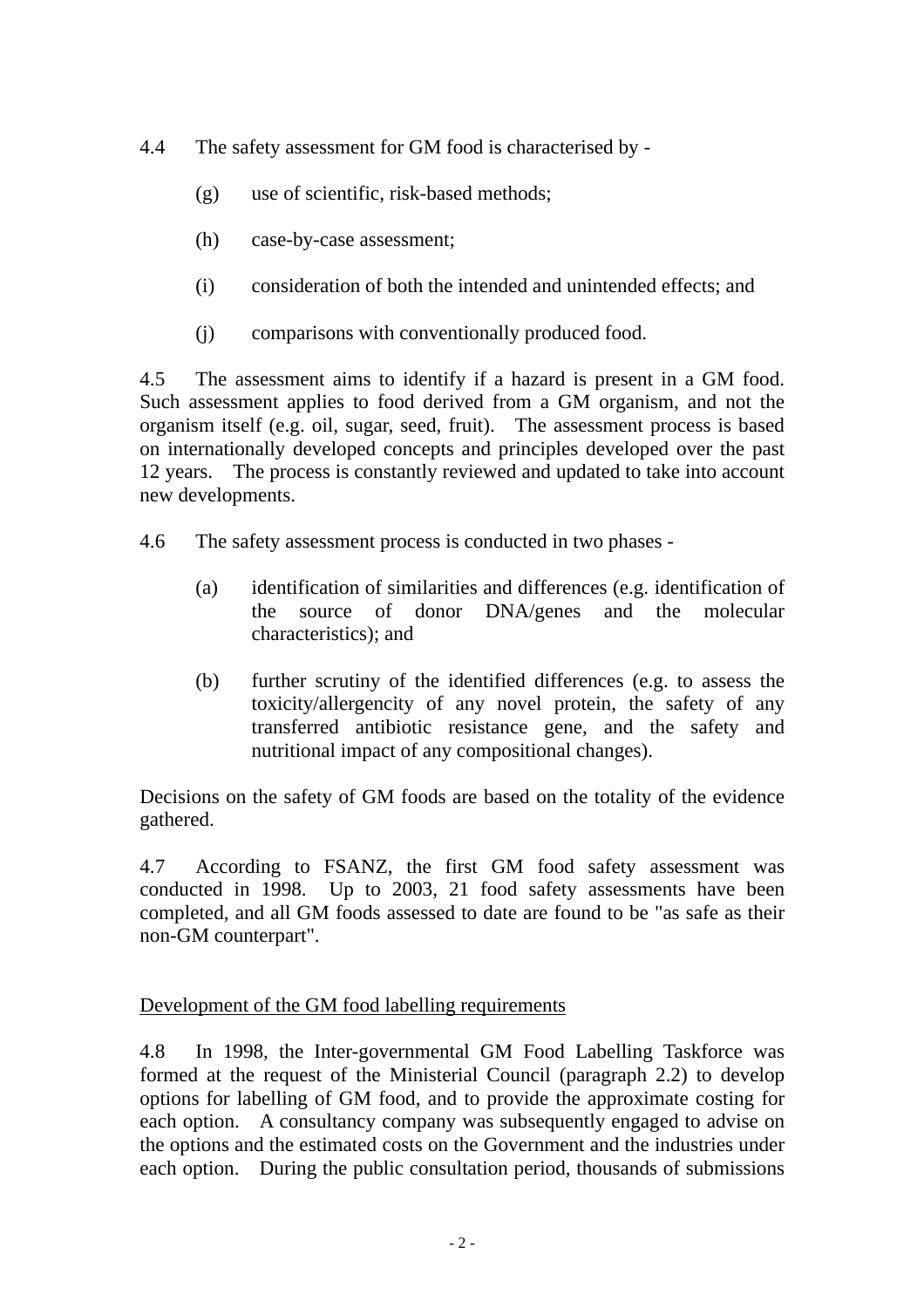were received. In November 2000, the Health Ministers approved the Standards for implementation of the new labelling provisions concerning presence of novel DNA or novel protein in final food. The new requirement was gazetted on 7 December 2000 and put in force a year later, i.e. on 7 December 2001.

### GM food labelling requirements

- 4.9 The labelling requirements apply to GM food where
	- (a) novel DNA and/or protein is present in the final food; and/or
	- (b) the food has altered characteristics when compared with its conventional counterpart.
- 4.10 There are several exemptions to the labelling requirements
	- (a) highly refined food where the effect of the refining process removes novel DNA and/or protein;
	- (b) processing aids and food additives except those where novel DNA and/or protein is present in the final food;
	- (c) flavours which are present in a concentration less than or equal to 0.1% in the final food;
	- (d) 1% threshold or accidental contamination where the manufacturer has sought to obtain non-GM ingredients; and
	- (e) food prepared at the point of sale (i.e. restaurants and take-way food).

4.11 Food or food ingredients produced using gene technology where GM material is present in the final food must be labelled with the words "genetically modified". This information must appear on the label of packaged food or in connection with the display of the food if it is unpackaged.

4.12 If the GM food or ingredient has altered characteristics when compared to its conventional counterpart, there are additional labelling requirements, which are specified in Standard 1.5.2. These altered characteristics are -

- (a) composition or nutritional values;
- (b) anti-nutritional factors or natural toxicants;
- (c) factors known to cause allergic responses;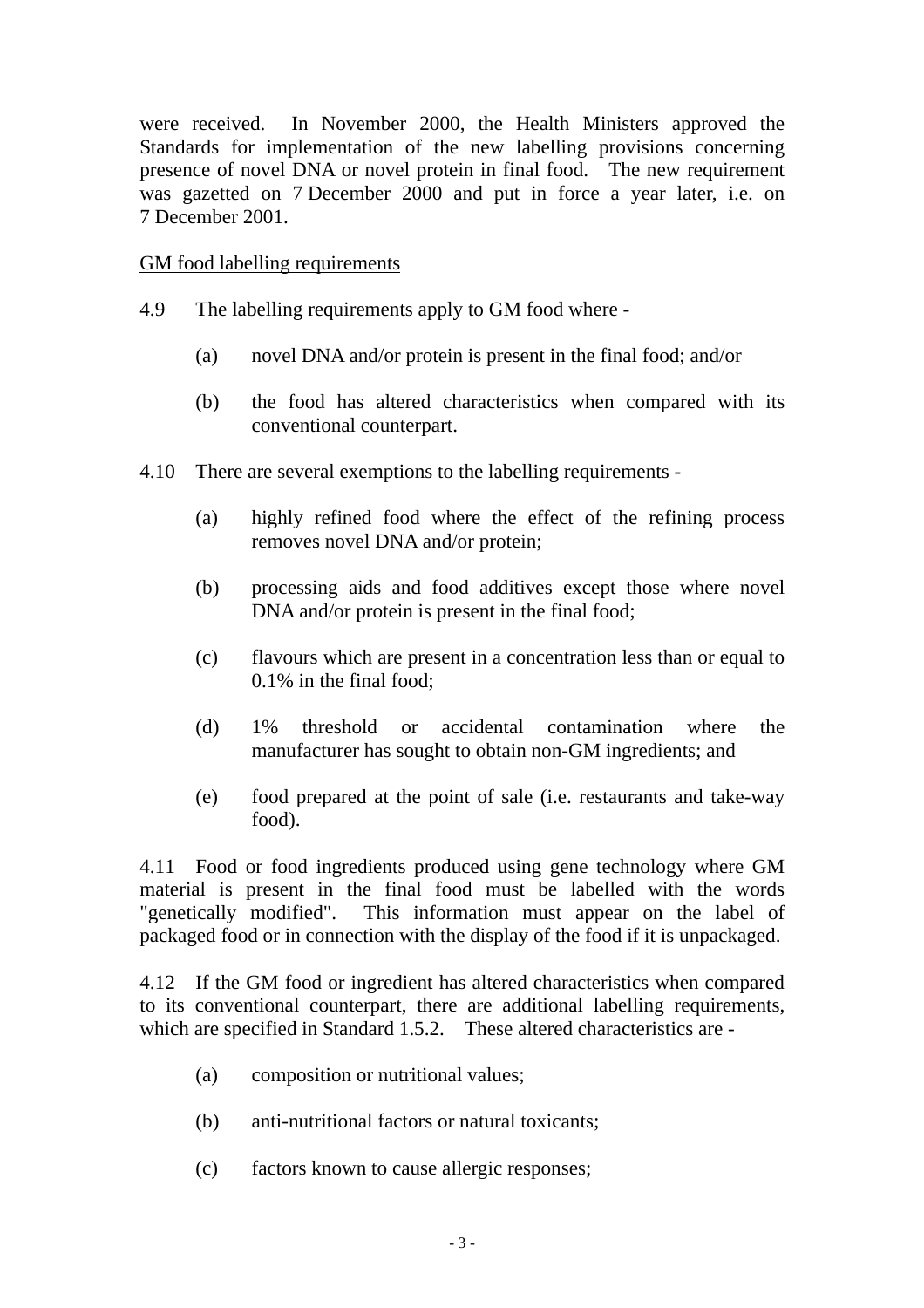- (d) difference in the intended use; and
- (e) factors that may raise significant ethical, cultural or religious concerns.

4.13 Standard 1.5.2 is silent with regard to negative claims such as "GM free" or "non-GM". The Standard does not prescribe statements to be used for negative claims nor does it prohibit the use of negative claims. Negative claims are made by food businesses on a voluntary basis. However, such claims are subject to the fair trading requirements of the Australian Trade Practices Act 1974. Food businesses must ensure that any such claims are not false, misleading or deceptive.

## Enforcement

4.14 FSANZ only sets the regulatory standards and enforcement in Australia is carried out by the State/Territory Governments. In Australia, the inspection and enforcement of food labelling of processed food at retail level are undertaken by Environmental Health Officers (EHO) of local councils, or Senior Food Officers of the State health authorities, depending on their jurisdictions. For imported food, the inspection and enforcement of the food labelling requirement are undertaken by AQIS (paragraphs 3.14 - 3.15 refers). Complaints concerning non-compliance with the labelling requirements could be made to the consumer organisations or the relevant enforcement agency.

4.15 Dr Paul Brendt, Manager, Biotechnology Products Standard Program of FSANZ has advised that only a limited amount of enforcement activity has taken place in Australia due to manpower constraints. Nevertheless, a recent survey on compliance to the GM food labelling requirements in Australia (see paragraphs 4.16 - 4.24) reveals that the GM food labelling requirements of Standard 1.5.2 are in general complied with by the food businesses surveyed. FSANZ is also conducting a review of the GM food labelling standard which has been in place for almost three years. The review is expected to be completed by the end of 2003.

### Australian GM food labelling survey

4.16 The State and Territory Governments in Australia have recently collaborated to conduct a pilot survey of corn and soy derived food products in Australia aiming to determine -

(a) how food businesses are adapting to comply with GM food labelling requirements, and the need to determine the GM status of their ingredients; and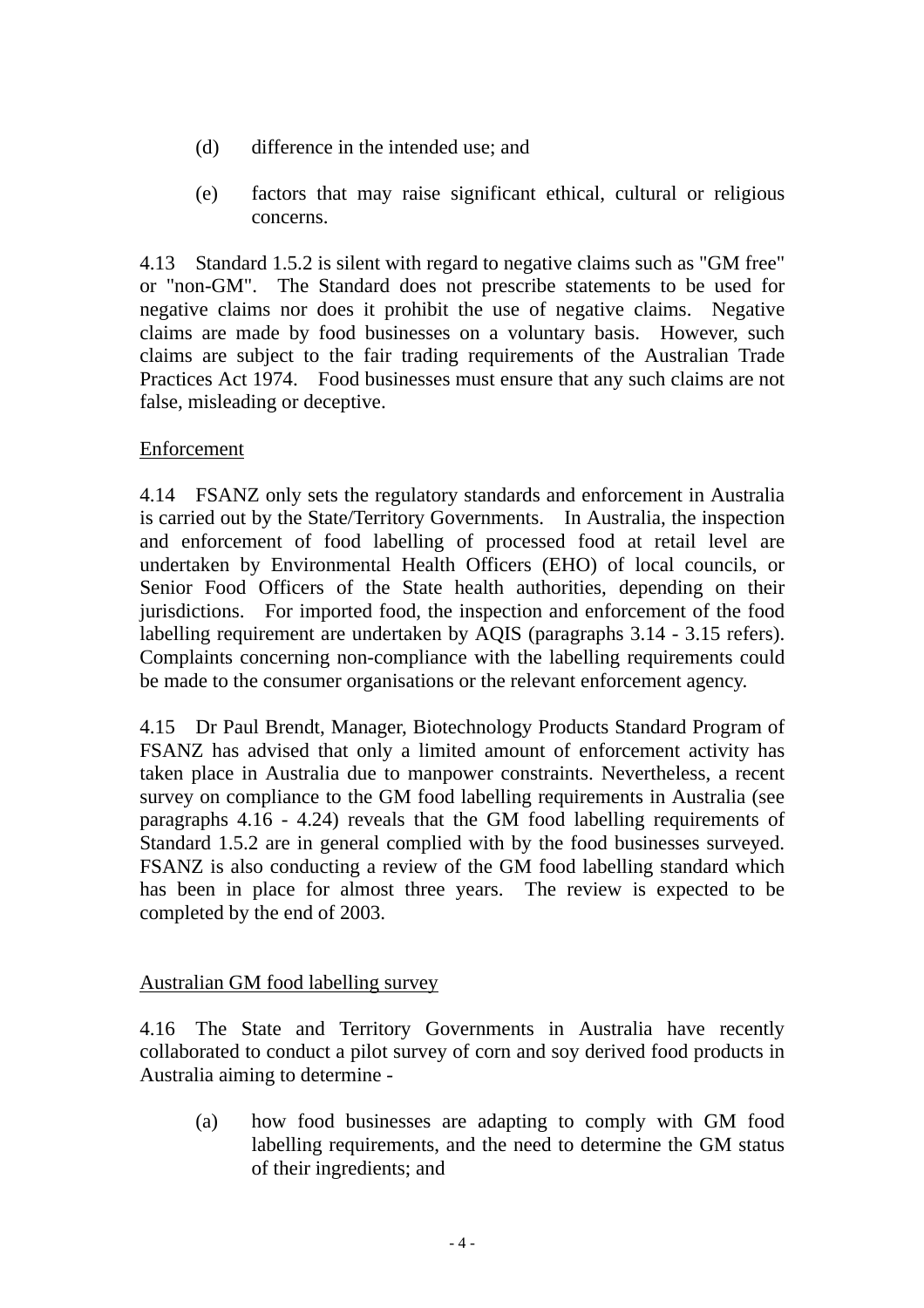(b) the usefulness of document surveys to regulatory authorities in determining compliance or non-compliance with the mandatory GM food labelling requirements, as an alternative to undertaking expensive laboratory tests.

4.17 The survey tested a representative range of soy and corn derived food products (soy milk, bread, cornflakes, corn chips and tacos) for the presence of novel DNA. These products have the potential for the inclusion of GM ingredients, because of international trade and the commercial cultivation of GM crops overseas. Three rounds of Polymerase Chain Reaction (PCR) testing were conducted to detect the presence of DNA in 51 samples collected in the survey. 36 manufacturers, importers and retailers (supermarkets with generic products) providing such samples were also asked to present evidence on how they determined the GM status of their food products. The document survey covered a mixture of small, medium and large food businesses.

4.18 At the time of the delegation's visit, the results of the survey had not yet been considered by the Ministerial Council. The survey report was subsequently released in August 2003. The full report is now available on Australian Commonwealth Government's web site at *http://www. foodstandards.gov.au.*

4.19 According to the survey report, all the 51 samples tested in the survey were found to have complied with the GM food labelling requirements of Standard 1.5.2. In 10 samples, the GM material detected was within the 1% limit of the labelling exemption for unintentional presence of an approved GM food in non-GM food.

4.20 The report also revealed that the large food businesses covered by the document survey had management systems (documentation or testing) in place to demonstrate the GM status of ingredients used in their products. However, the smaller food businesses surveyed were unable to provide evidence that their products did not contain GM ingredients because they had not implemented management systems.

4.21 Examples of documents included in the management systems of large and medium food businesses are -

- (a) supplier's product specification sheets;
- (b) supplier certification or declaration statements (assurances may be validated by audits or testing);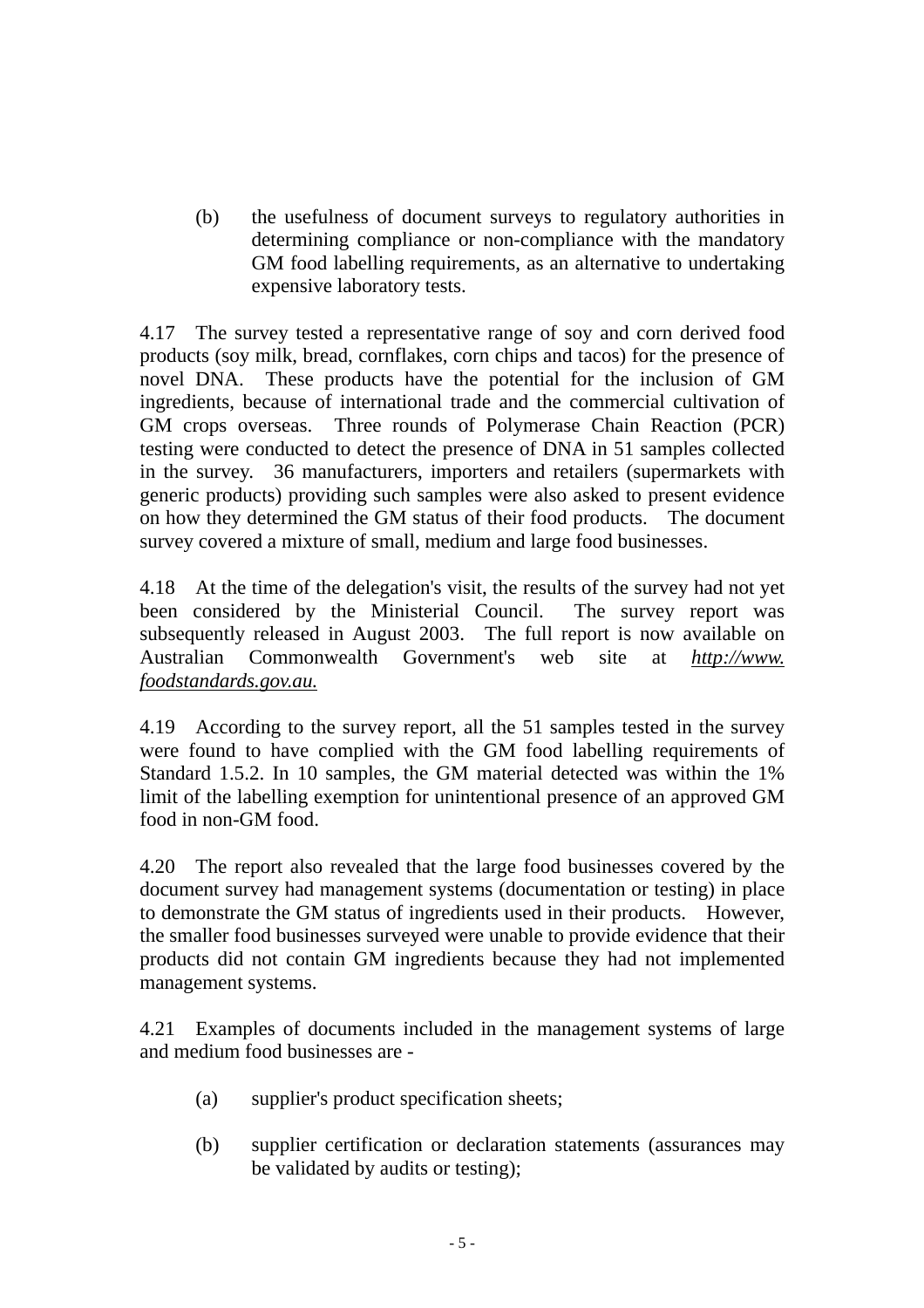- (c) independent third party certification;
- (d) an "Approved Supplier Program" requiring suppliers to meet certain requirements; and
- (e) a database classifying the GM status of all raw materials and ingredients used, such as "GM", "GM derived/contain novel DNA or protein", "GM derived/DNA negative", " Non-GM sourced" and "GM free".

4.22 Standard 1.5.2 does not require a food business to establish a management system to determine the GM status of ingredients used in its products to demonstrate the basis of decisions to label or not label products as GM. The Standard is also silent on documentation. However, documentation has been proposed as a method to determine the GM integrity of products.

4.23 In general, the findings of the survey indicate that large food businesses have adapted to the need to label food products which are GM or contain GM ingredients, and the consequential need to determine the GM status of ingredients used in the products. They have also implemented management systems for the purpose. On the other hand, the smaller food businesses do not appear to have adapted. However, from the samples which were subject to testing and document survey, there have not been non-compliance with the GM labelling requirements.

4.24 According to the report, the document survey is a useful tool for regulatory authorities as an alternative to expensive testing to determine compliance or non-compliance with GM food labelling requirements if the food business has implemented a management system to demonstrate the GM status of ingredients used in its products.

## AgriQuality - genetically modified organisms testing services

4.25 The delegation visited one of the laboratories operated by AgriQuality which is a New Zealand-based company wholly owned by the New Zealand Government. The organisation provides internationally accredited certification services on food safety and biosecurity through a network of laboratories.

4.26 AgriQuality offers testing services for the detection of genetically modified organisms (GMOs) in food and animal feed. Its technical experts use PCR technology to detect the presence of DNA sequences typical of GMOs.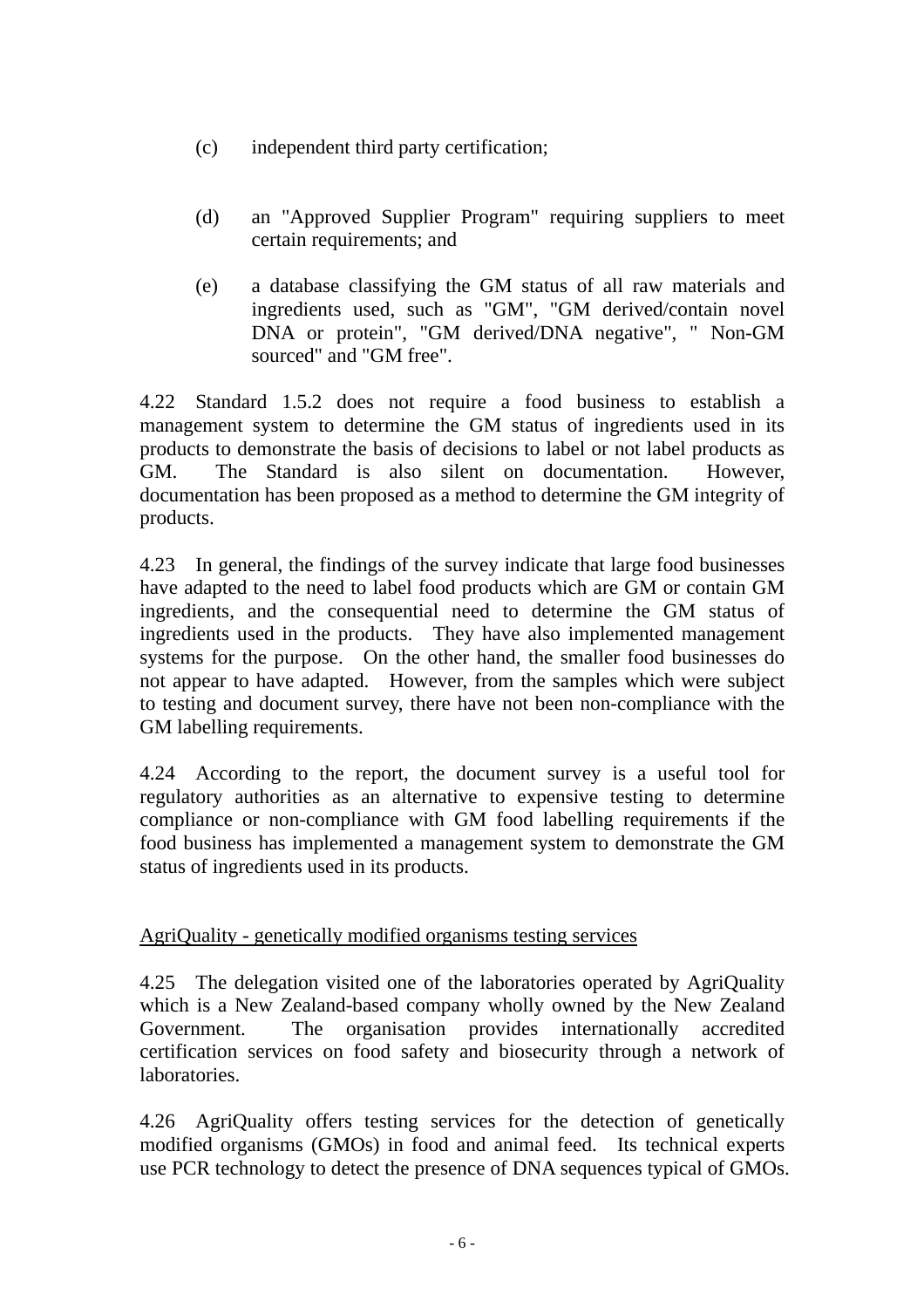With highly sophisticated equipment and using real-time PCR, AgriQuality can also quantify the amount of target DNA that has been genetically modified. During the meeting with representatives of AgriQuality in Victoria, the delegation was told that the current PCR testing could detect the presence of up to 0.1% DNA in food.

4.27 According to AgriQuality, about 63% of soy, 21% of maize, 11% of cotton and 5% of canola grown worldwide were genetically modified. The major countries growing commercial GM crops include USA, Mexico, Canada, Argentina, China and Australia.

4.28 In 2002, GMO tests were conducted by AgriQuality on flours (53%), mixes (41%), final products (31%), seed/grain (19%) and oil/lecithin (10%). These included soybean, maize, rice, rape seed, sugar beet, tomato, potato and cotton.

4.29 According to AgriQuality, the following issues would continue to receive attention worldwide -

- (g) emerging technology for GMO testing;
- (h) acceptance of GMO testing worldwide;
- (i) extended application of GMO testing to the whole food spectrum including animals;
- (j) control of the supply chain to ensure that consumer has choice;
- (k) better identification system for GM food; and
- (l) development of GM-free zones.

### The new labelling system in the European Union (EU)

4.30 Dr Paul Brendt of FSANZ advised the delegation that the European Parliament had adopted a new legislation on 2 July 2003, and the new legislation would have to be ratified by the European Council before the Regulations could come into force. The new legislation provides for :

- (a) a single approval process for GMOs, e.g. seeds, and feeds derived from those GMOs;
- (b) traceability across production and distribution chains; and
- (c) extensive mandatory labelling of GMOs in food and feed.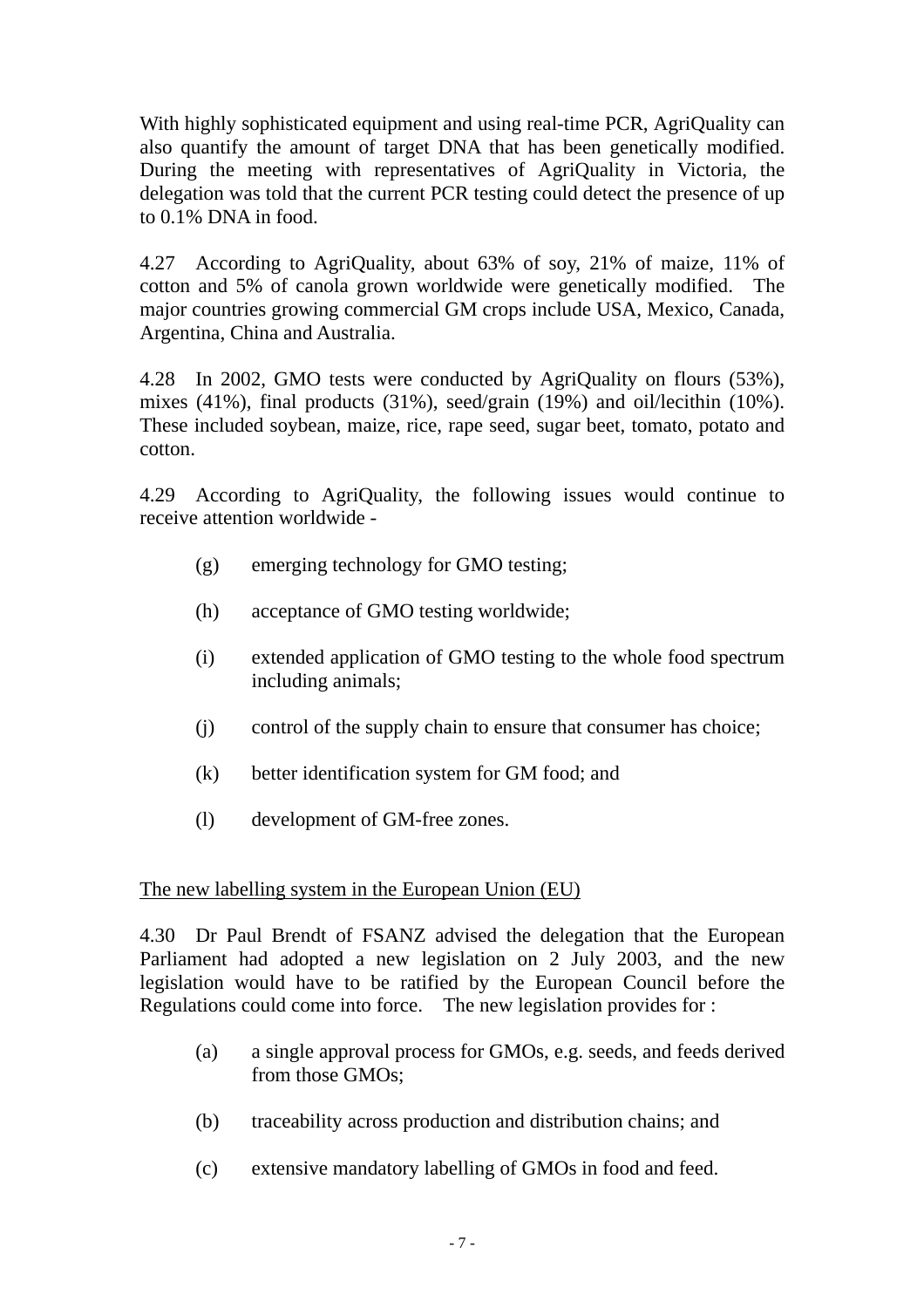4.31 Under the new legislation, all foods produced from GMOs irrespective of whether there is DNA or protein of GM origin in the final product (e.g. highly refined oils and sugars) must be labelled. In addition, all genetically modified feed have to be so labelled and a 0.9% threshold has been adopted for adventitious presence of approved events.

4.32 According to Dr Paul Brendt, the new EU legislation recognises that accidental or unintended presence of minute traces of GMOs in products is largely unavoidable. The EU recognises that such situation already exists and affects products originating both in EU and in other countries. While EU has adopted an across-the-board threshold of 0.5%, a technically unavoidable presence of GMOs not formally authorised but scientifically assessed could be permitted. This exemption applies for a limited time period of three years. This is less strict than the FSANZ requirements, which apply a nil tolerance for unapproved GM foods.

4.33 In comparing EU's new legislation with the Australian requirements, Dr Paul Brendt of FSANZ explained that EU's regulatory system covered seeds, while the Australian system regulated the crops but not the seeds. Moreover, EU adopted a threshold of 0.9% while Australia maintained the 1% threshold for GM labelling. As regards accidental contamination, EU accepted 1% while Australia adopted "zero tolerance" at the moment.

4.34 The Research and Library Services Division of LegCo Secretariat has prepared an information note on the GM food labelling system in the EU (IN 25/02-03).

| $-1$<br>∸ |  |  |  |  |  |
|-----------|--|--|--|--|--|
|           |  |  |  |  |  |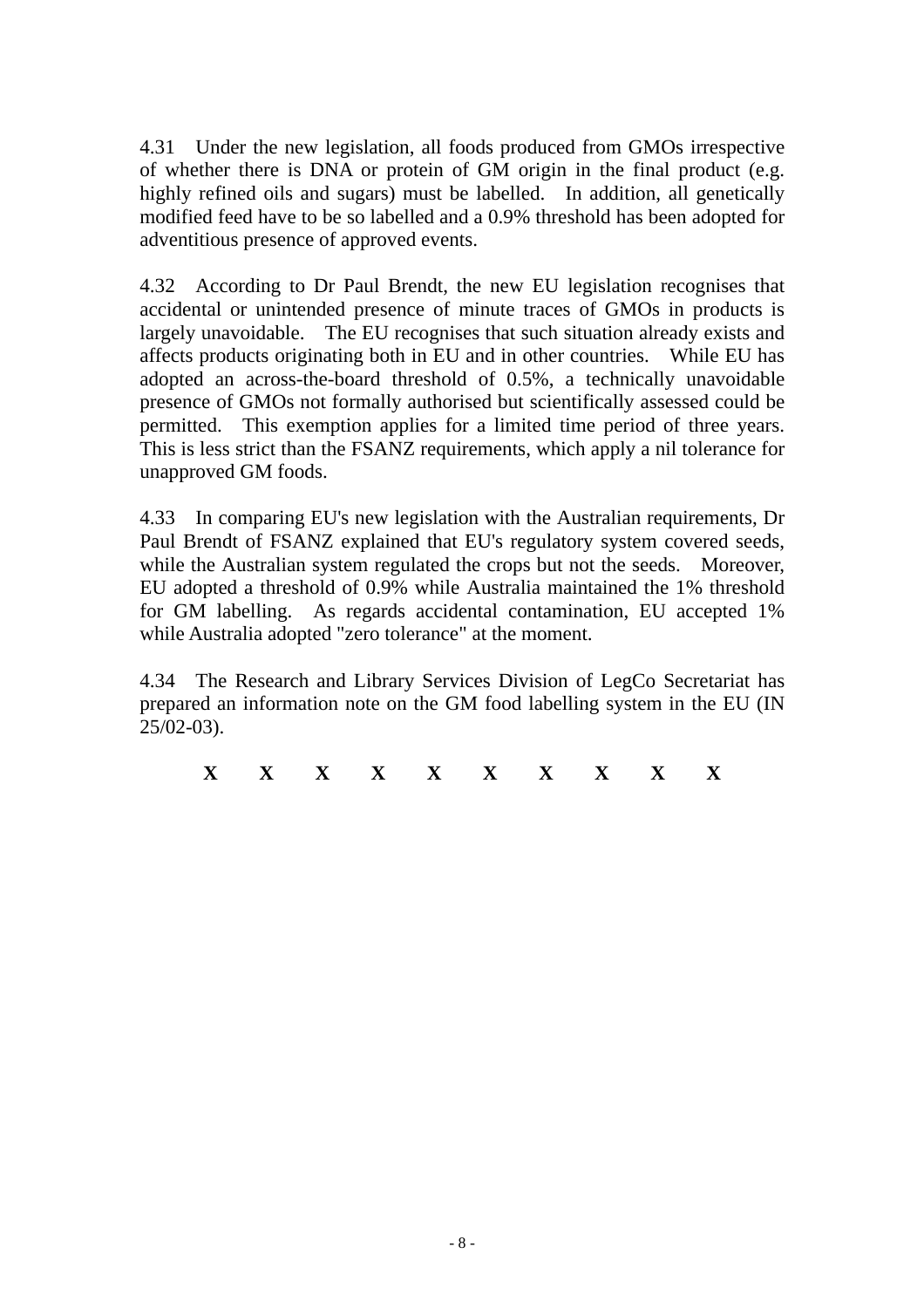#### **Chapter 7 : Observations**

## **X X X X X X X X X X**

#### Testing of GM food

7.7 There are several laboratories in Australia which provide GMO testing services for industries and organisations. The delegation is given to understand that with advance technology, it is now possible for the PCR testing to identify the presence of up to 0.1% DNA in food (paragraph 4.26).

7.8 According to Australia's recent GM food labelling survey (paragraphs 4.16 to 4.24), the large food businesses surveyed have put in place management systems (documentation and testing) to demonstrate the GM status of ingredients used in their products, but the smaller food businesses do not have such systems and they generally rely on the information provided by suppliers. The survey report also suggests that document survey is a useful tool to regulatory authorities as an alternative to expensive laboratory testing in determining compliance or non-compliance with the GM labelling requirements.

**X X X X X X X X X X**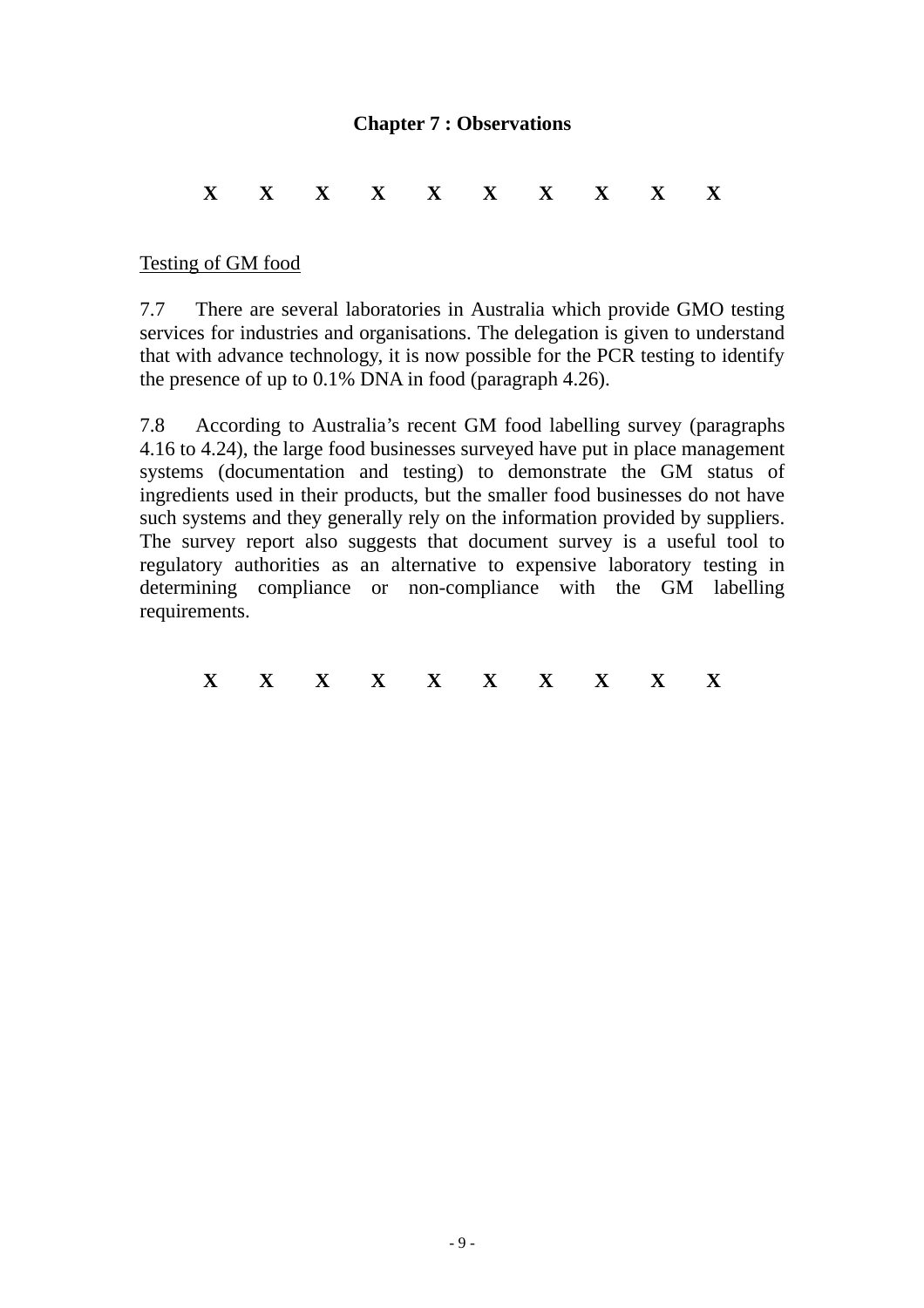**Appendix II(b)** 

# **Extract from the report of the delegation of the Panel on Food Safety and Environmental Hygiene to study the food regulatory systems in Japan from 15 to 21 January 2004**

**X X X X X X X X X X** 

### **Chapter 4 - Food labelling**

#### **General**

4.1 The Food Sanitation Law requires that food, food additives, food apparatus and containers/packages intended for sale must be labelled with information such as contents, best-before date, manufacturer and storage methods.

#### **Foods containing allergic substances**

4.2 In April 2001, the Food Sanitation Law was amended to include provisions on labelling of foods containing allergic substances, in order to provide necessary information to customers to prevent health risk. Mandatory labelling is required for five types of foods which can cause severe allergic symptoms, i.e. eggs, milk, wheat, buckwheat and peanuts. In addition, the food trade is also encouraged to provide necessary information on the labels of 19 types of foods which can cause symptoms of allergy of a lower degree of severity. These foods include abalone, squid, salmon roes, prawn, oranges, crabs, beef, walnuts, soybeans, chicken, pork, etc.

#### **Foods for specified health or dietary uses**

4.3 Foods for specified health uses refer to all foods intended to maintain or enhance the health conditions, or for special health uses by people who wish to control health conditions such as blood pressure or level of cholesterol. Manufacture or distribution of these foods requires permission of the national government. Permission will be given after evaluation of the safety and efficiency of the health functions claimed.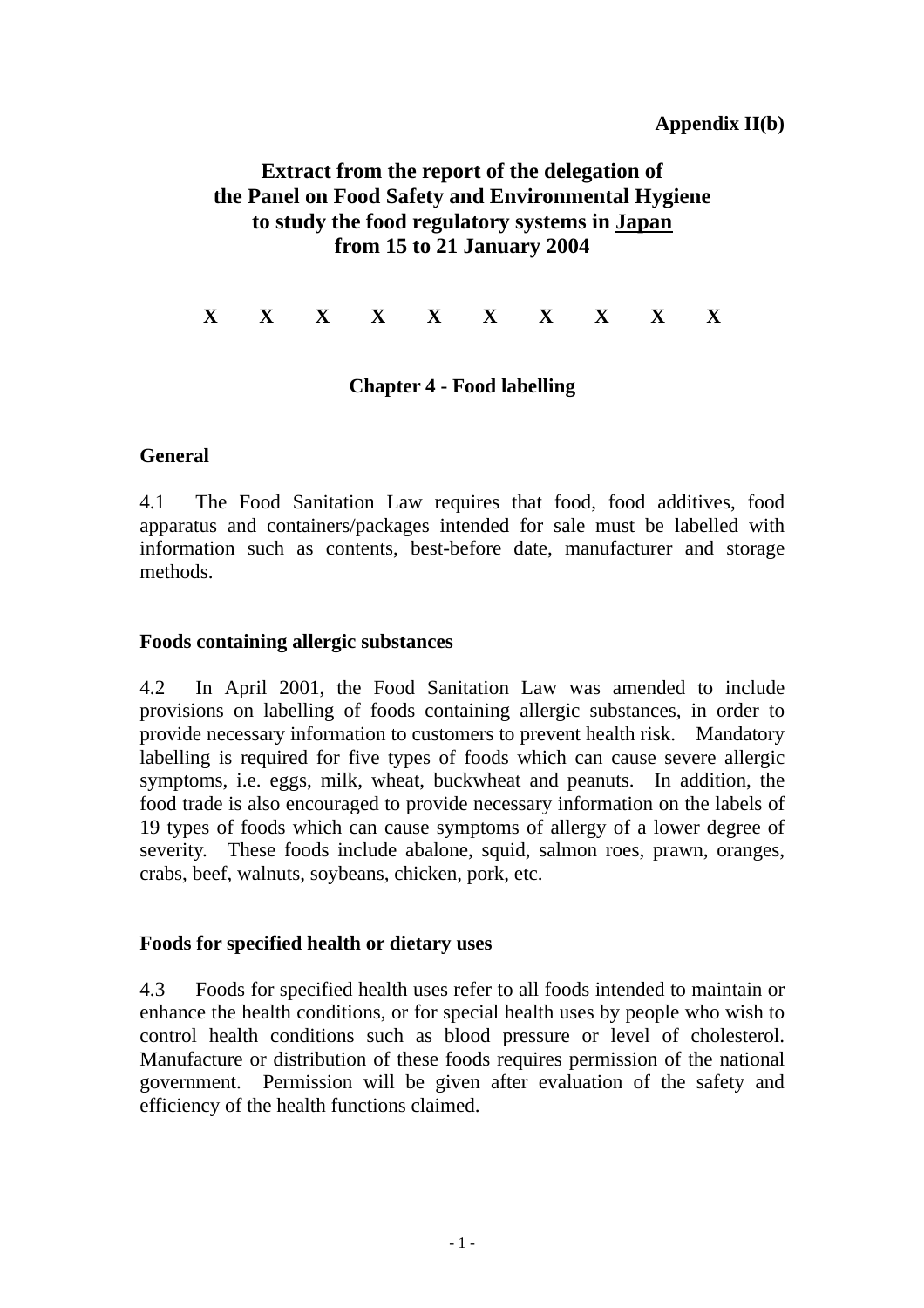4.4 Foods for special dietary uses refer to all foods intended for special dietary uses, e.g. food for the ill and aged, milk powder for pregnant women and infants, and foods for specified health uses. These foods must be labelled to the effect that they are intended for any of the special uses and that permission or approval for the food has been given. The food label must also include information as prescribed in the Ministerial Ordinance under the Health Promotion Law, e.g. name and address of manufacturer, permitted health claim, amount of nutrients, calories, ingredients, use-by date, recommended daily intake and methods of consumption/preservation.

## **Nutrition information**

4.5 Foods with nutrition claims refer to all foods intended to supply or supplement nutrients that are liable to deficiencies in daily life. Such foods can be manufactured or distributed without specific permission from or notification to the national government, subject to their meeting the prescribed standards and labelling requirements.

4.6 Foods labelled with information on calories or nutrients (other than foods for specified health uses) must comply with the Nutrition Labelling Standards prescribed by Ministry of Health, Labour and Welfare (MHLW) in the Health Promotion Law. Information on the five core nutrients, i.e. protein, fat, carbohydrate, minerals and vitamins, must be included in these food labels. Information on these nutrients must be written in Japanese on the container or package in a manner that is easy to read. The delegation was informed that the five core nutrients were selected after a survey on the health conditions and nutrient deficiencies among the Japanese.

4.7 There are specific labelling requirements concerning description of the amount of, or the level or range of such nutrients. For example, the amount of each nutrient must be shown in terms of per 100g or 100ml, or per serving or package. A minimum or maximum level is also prescribed for claims using terms like "high" protein, "rich" in Vitamin A, "low" fat, "reduced" sodium, "containing" iron, etc.

4.8 According to MHLW officers, the food trade does not have much objection to the nutrition information labelling requirements, because not much additional costs are involved and the manufacturers also want to include such information as a marketing tactic.

4.9 The nutrition labelling standards of Japan are given in **Appendix VII**. *(not* 

*attached)*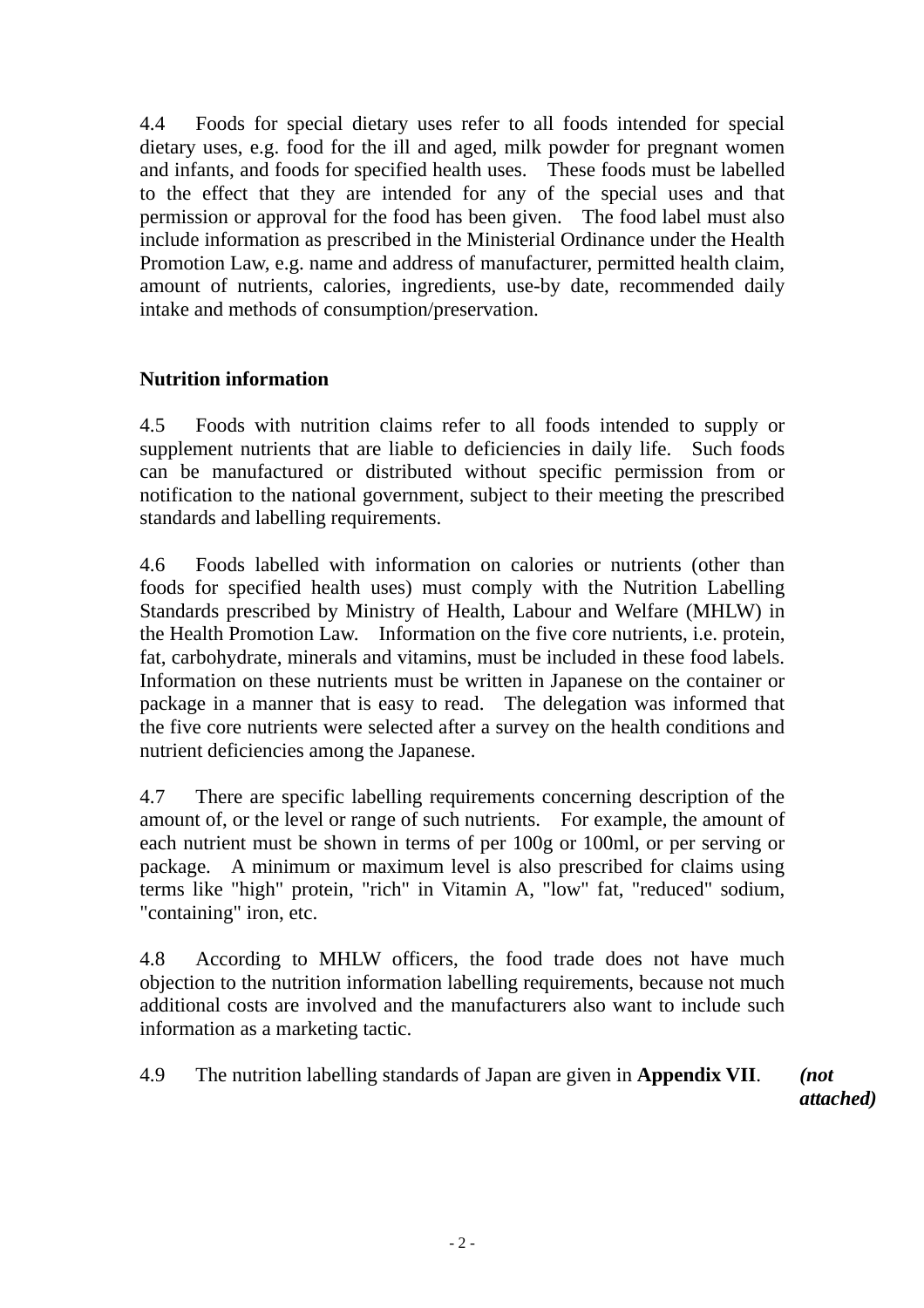## **GM food**

4.10 In April 2001, labelling of GM food also became mandatory in Japan. Ministry of Agriculture, Forestry and Fishery (MAFF) and MHLW are responsible for monitoring compliance with the GM labelling requirements. MAFF is responsible for enforcing the Japanese Agricultural Standards Law with an aim to enable customers to make informed food choices. MHLW is responsible for conducting safety assessments on GM food under the Food Sanitation Law.

4.11 As at July 2001, five crops (i.e. soybeans, corns, rape seeds, potatoes and cotton seeds) and 30 types of processed foods containing ingredients made from these crops are subject to mandatory labelling. However, voluntary labelling applies to the following processed foods -

- (a) products from which recombinant DNA and protein are removed; and
- (b) products in which the crops are not used as major ingredients (major ingredients refer to the three major ingredients of the product in terms of weight, and the proportion of each ingredient is 5% or more by weight).

4.12 Certain GM ingredients, such as Starlink corn, 55-1 papaya and New Leaf Y potato are prohibited in Japan.

4.13 According to MHLW officers, very few GM food products are imported into Japan. Although negative labelling is entirely voluntary, almost all manufacturers have labelled their non-GM food as such.

4.14 As regards adopting a 5% threshold for mandatory labelling of GM food. MHLW officers informed the delegation that Japan had taken into consideration the actual manufacture and distribution process of crops, and noted that inadvertent mixture of GM ingredients was sometimes inevitable in the process. Japan has also made reference to the situation in other countries such as the United States of America, conducted public consultation and carried out scientific analysis before deciding on the 5% threshold.

## **Enforcement**

4.15 While MHLW is mainly responsible for setting standards, conducting safety assessment and monitoring the hygiene standard of imported food, sample checks and surveillance are carried out by the Health Inspectors under the prefecture or local governments. Foods for sale at food premises, including supermarkets, have to comply with the requirements under the Food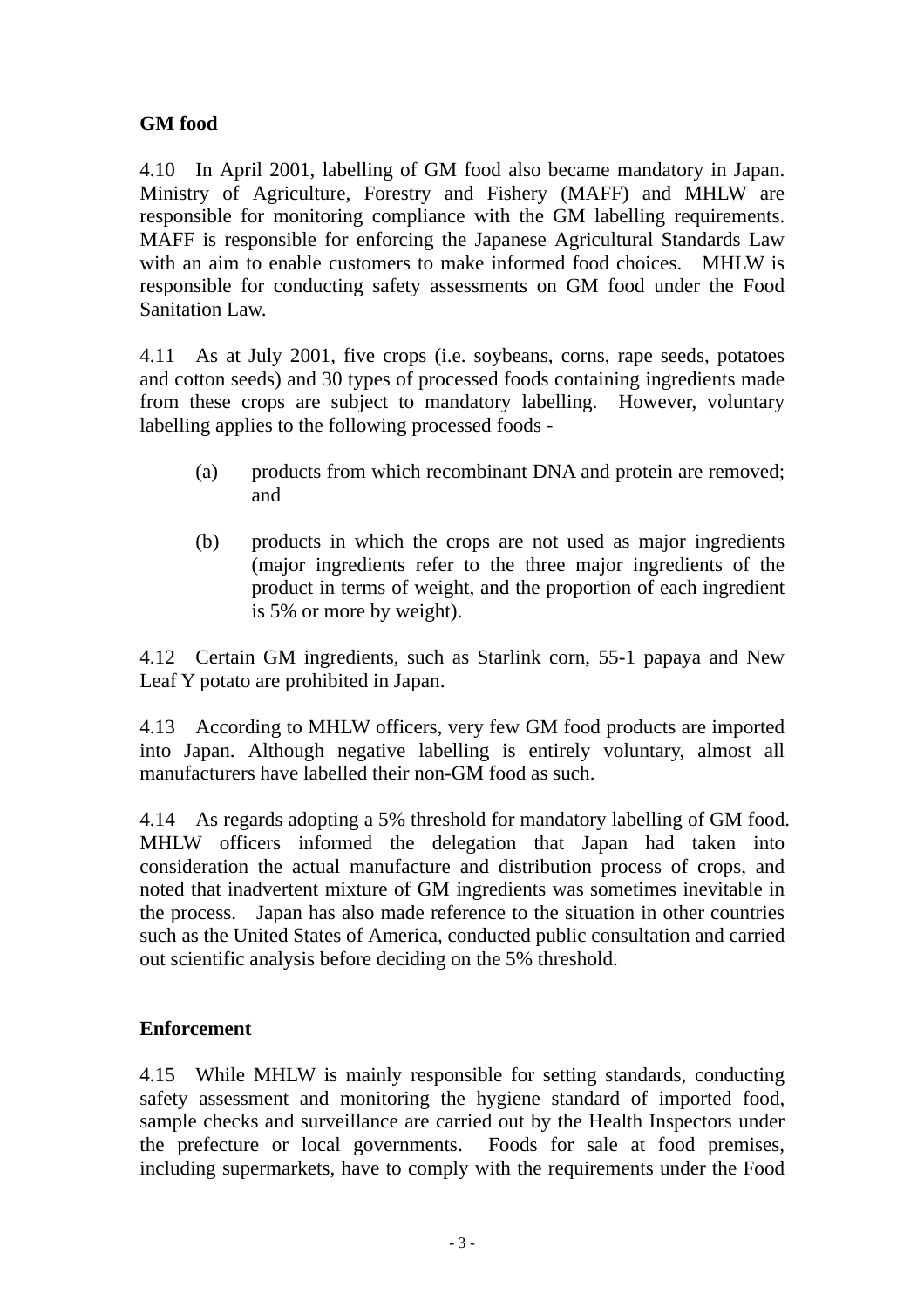Sanitation Law and other relevant legislation.

4.16 Where discrepancies are found in the amount of nutrients, the food business operators will be advised to rectify the discrepancies. If no improvement is made, ministerial orders may be issued, and non-compliance with the orders may lead to a fine of 500,000 yen.

4.17 As regards the sale of food beyond the "best-before" or "use-by" date, MHLW officers advised that Article 4 of the Food Sanitation Law stipulates that no person shall sell foods that are rotten, decomposed or immature, but this does not apply to food that have no adverse effects on human health and are deemed to be fit for human consumption. As a general practice, food premises are advised not to sell food beyond its expiry date. Enforcement action will be taken if the food for sale has perished and is unfit for human consumption.

**X X X X X X X X X X**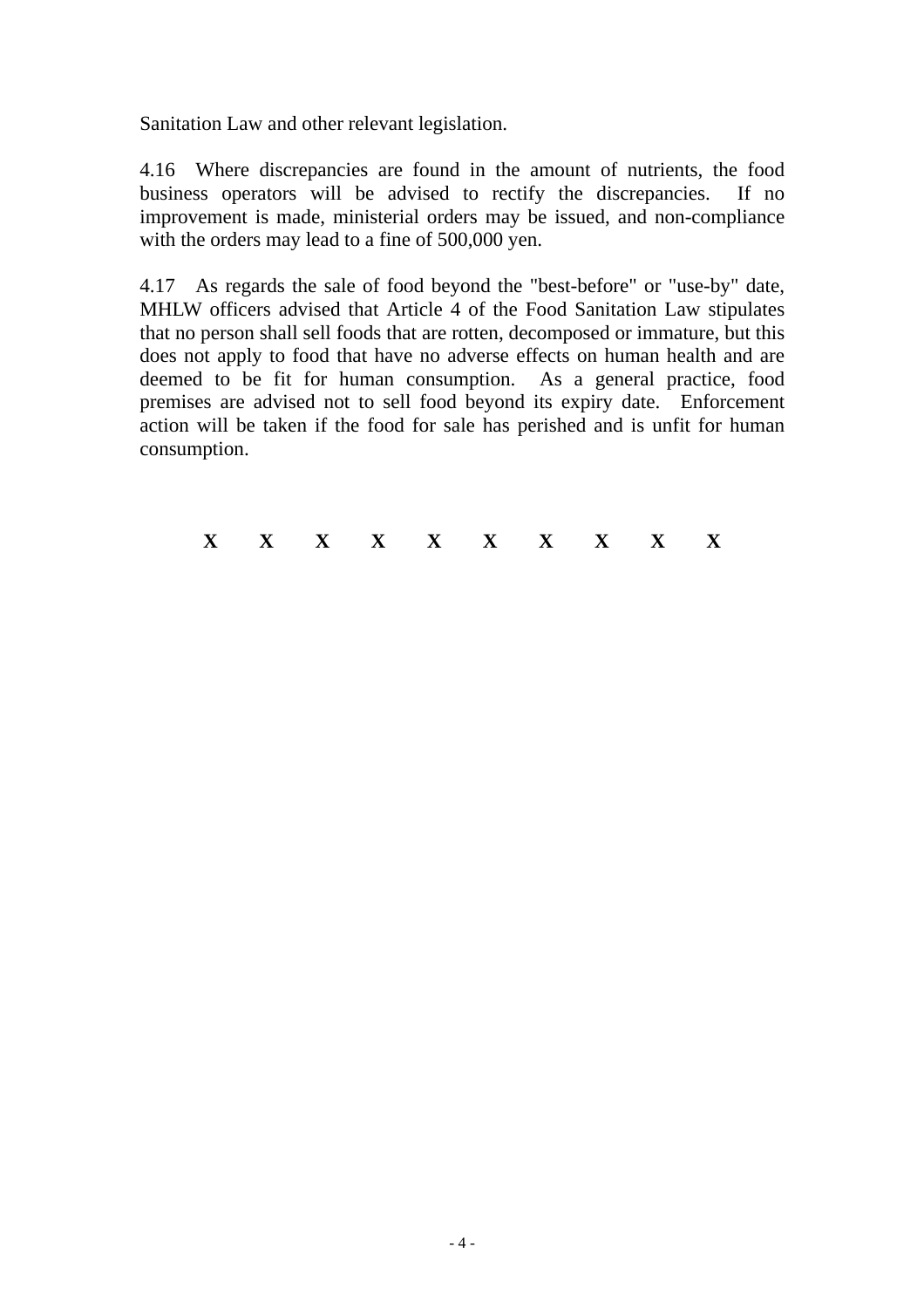#### **Chapter 9 - Observations**

### **X X X X X X X X X X**

#### **Food labelling**

9.6 The delegation has noted that food labels in Japan provide very comprehensive information on the ingredients and their quantities. There are also detailed guidelines and standards on food labelling such as those related to nutrition claims (paragraphs 4.5 to 4.8 and Appendix VII). According to government officials in Japan, the five core nutrients subject to mandatory labelling were selected after a survey on the health conditions and nutrient deficiencies among the nationals in Japan. There was not much controversy over the labelling requirement on nutrition claims because not much additional costs for nutrition information labelling were involved, and the food industry in Japan also wanted to include such information as a marketing tactic (paragraph 4.8).

9.7 Labelling of GM food is mandatory (subject to certain exemptions) in Japan. The 5% threshold is adopted by Japan having regard to its own situation and overseas experience, and after scientific research and public consultation. There are very few GM food for sale in Japan, and almost all non-GM foods are so labelled although negative labelling (i.e. non-GM food labelling) is entirely voluntary (paragraphs 4.10 to 4.14).

**X X X X X X X X X X**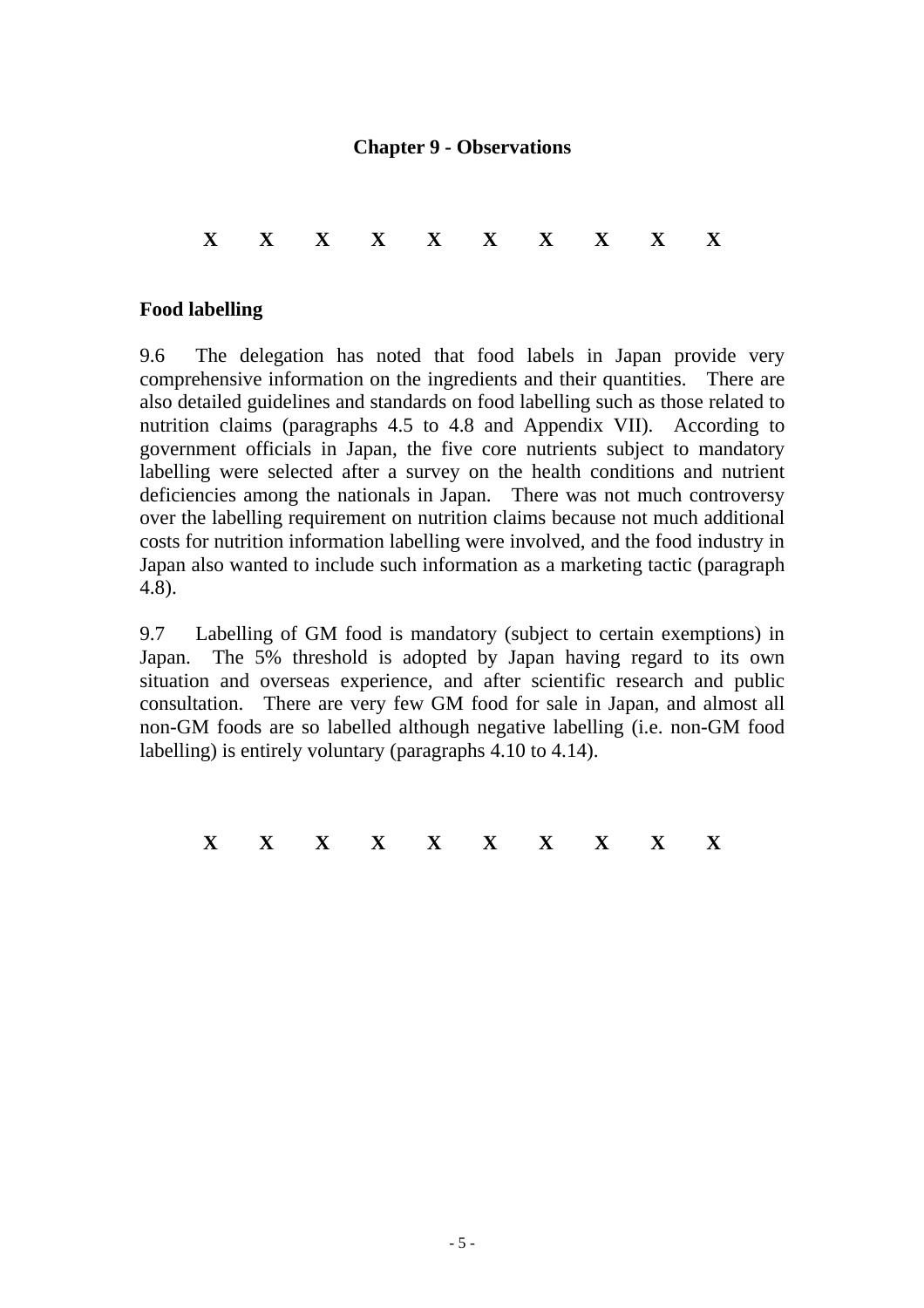# **Appendix III**

# **Relevant Papers**

| <b>Meetings</b>     | <b>Meeting Dates</b> | <b>Papers/Motion Passed/Council</b>                                                                                                                                                                                     |
|---------------------|----------------------|-------------------------------------------------------------------------------------------------------------------------------------------------------------------------------------------------------------------------|
|                     |                      | <b>Question</b>                                                                                                                                                                                                         |
| Legislative Council | 5 January 2000       | motion<br>passed<br>A<br>was<br>urging<br>introduce<br>Government<br>to<br>a<br>mandatory labelling system for GM<br>food, conduct tests on GM food for<br>sale locally and enhance consumers'<br>knowledge of GM food. |
|                     | 5 December 2001      | Motion on "Reviewing the labelling<br>system for prepackaged food"<br>moved by Hon CHAN Kam-lam                                                                                                                         |
|                     | 12 December 2001     | Written<br>question<br>"Labelling"<br>on<br>system for GM food" raised by Hon<br>Cyd HO                                                                                                                                 |
|                     | 8 May 2002           | Written question on "Control of<br>'roundup ready' soya bean" raised<br>by Hon Cyd HO                                                                                                                                   |
|                     | 26 June 2003         | Motion on "Establishing a labelling"<br>system for genetically modified<br>food" moved by Hon Fred LI                                                                                                                   |
|                     | 2 March 2005         | Written question on "Genetically<br>modified food" raised by Hon Fred<br>LI                                                                                                                                             |
|                     | 1 June 2005          | Oral question on "Food labelling<br>requirements for food products sold<br>in Hong Kong" raised by Dr Hon<br>LUI Ming-wah                                                                                               |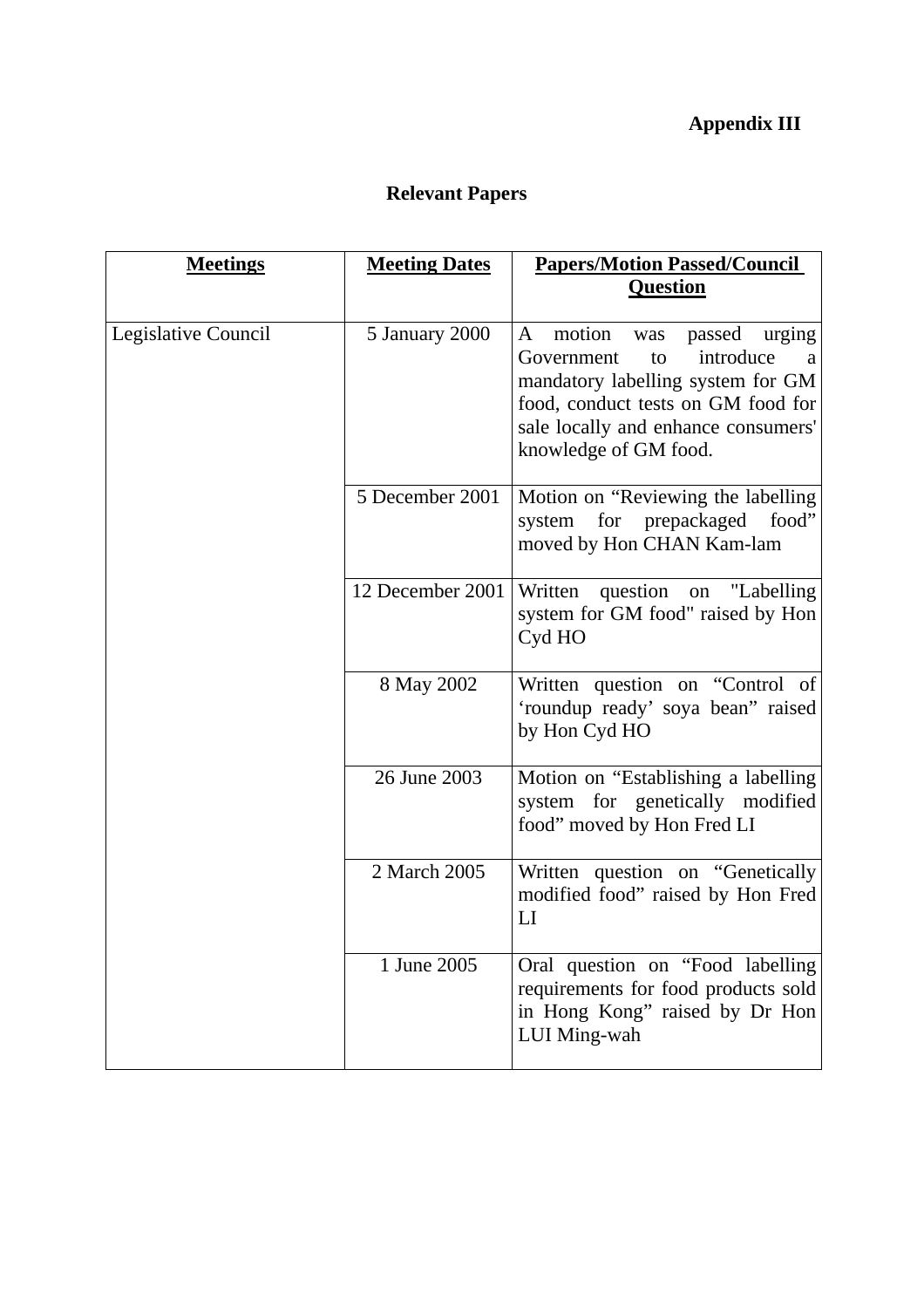|                                                          | 21 December 2005 | on "Genetically<br>Oral<br>question<br>modified foods" raised by Dr Hon<br>LUI Ming-wah                                                                                   |
|----------------------------------------------------------|------------------|---------------------------------------------------------------------------------------------------------------------------------------------------------------------------|
|                                                          | 26 April 2006    | Written question on "Application of<br>the Cartagena Protocol on Biosafety<br>to Hong Kong" raised by Hon Fred<br>$\mathbf{L}\mathbf{I}$                                  |
| Panel on Food Safety and<br><b>Environmental Hygiene</b> | 26 February 2001 | Consultation<br>Government<br>Paper<br>"Labelling"<br>for<br>entitled<br>System<br><b>Genetically Modified Food"</b>                                                      |
|                                                          |                  | <b>Submission from Greenpeace</b><br>LC Paper No. CB(2) 951/00-01(01)                                                                                                     |
|                                                          |                  | Submission from Hong Kong DNA<br>Chips Ltd.<br>LC Paper No. CB(2) 920/00-01(06)                                                                                           |
|                                                          |                  | Administration's paper<br>LC Paper No. CB(2) 920/00-01(05)                                                                                                                |
|                                                          |                  | Minutes of meeting<br>LC Paper No. CB(2) 1328/00-01                                                                                                                       |
|                                                          | 28 May 2001      | Minutes of meeting<br>LC Paper No. CB(2) 2314/00-01                                                                                                                       |
|                                                          | 28 January 2002  | Administration's paper<br>LC Paper No. CB(2) 713/01-02(05)                                                                                                                |
|                                                          |                  | Minutes of meeting<br>LC Paper No. CB(2) 1260/02-03                                                                                                                       |
|                                                          | 20 March 2003    | Administration's<br>paper<br>and<br>executive summary on regulatory<br>impact assessment on labelling of<br>genetically modified food<br>LC Paper No. CB(2)1511/02-03(04) |
|                                                          |                  | <b>Submission from Greenpeace</b><br>LC Paper No. CB(2) 1511/02-03(03)                                                                                                    |